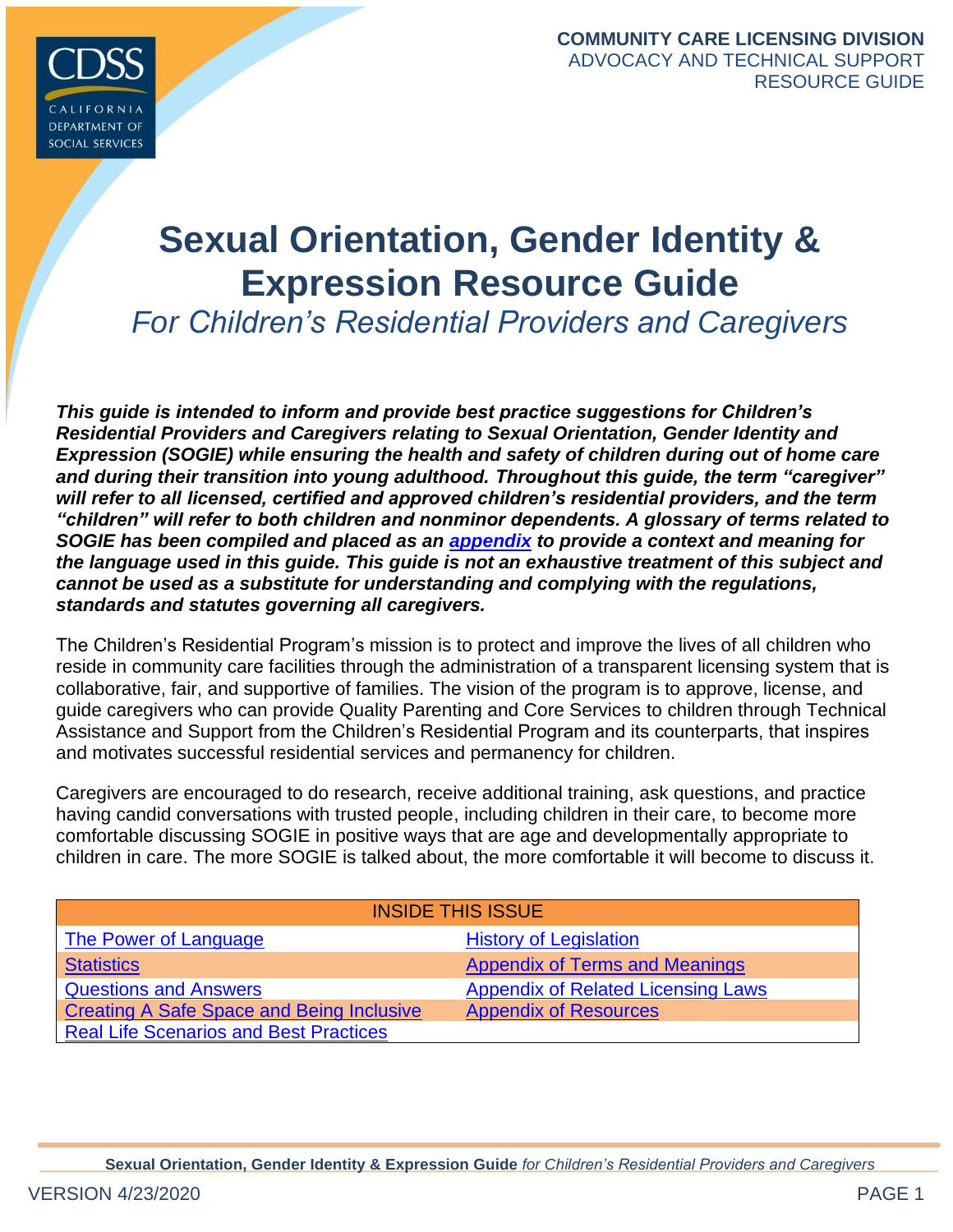# **The Power of Language**

# *What is SOGIE?*

The acronym SOGIE is defined as Sexual Orientation, Gender Identity and Expression. SOGIE is something that all people have and express – including children in care – and it is therefore important that caregivers feel comfortable talking about SOGIE related issues and feel capable of providing a safe and supportive environment.



The development of SOGIE is universal and normal, and healthy development of SOGIE is essential to a child's well-being. Every child has a sexual orientation that falls somewhere on a spectrum which may include, but is not limited to, heterosexual, bisexual, gay, and lesbian. Likewise, every child has a gender identity that falls somewhere on a spectrum that includes boy/man, girl/woman, non-binary, genderfluid, and more. SOGIE is one of many domains of human development that is supported or undermined by the behavior and attitudes of key adults and institutions in a child's life.

While SOGIE is universal in that it affects us all, the focus when SOGIE is addressed is typically on people with expansive SOGIE, such as Lesbian, Gay, Bisexual, Trans, Queer or Questioning, Intersex, Asexual, and other (LGBTQIA+) individuals. Creating a safe and supportive environment for all children means broadening the scope and shifting the focus of SOGIE to be a normal part of everyone's life. In addition, it means counteracting any division between children in care based on whether they fit into cisgender/heterosexual gender norms or not. Statistics show children who have a SOGIE that falls on the LGBTQIA+ spectrum are overrepresented in the child welfare system, many of them because of rejection based on their SOGIE<sup>1</sup>. As part of our work to improve the care and services provided to LGBTQIA+ children in care, it is important to support a healthy development of SOGIE. The intention of this guide is to provide some support in that endeavor.

<sup>&</sup>lt;sup>1</sup> See **Statistics** section within this guide.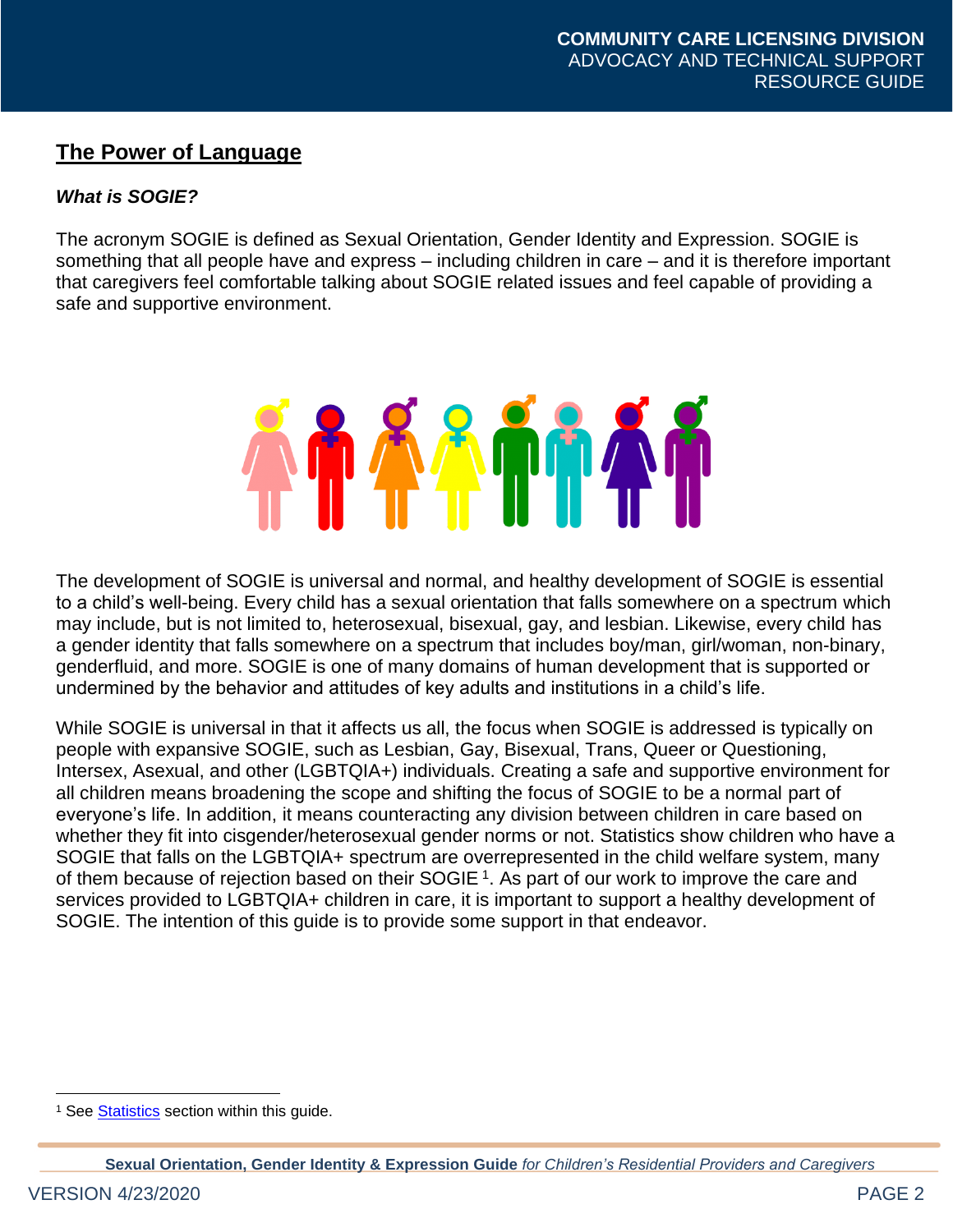# *Pronouns and Why They Are Important*

Words have **power**. Using the correct name and pronouns for all the children in your care shows the children that you respect them and care about their well-being and safety.

Language shapes **culture** and culture shapes **language**. Just because people are often use to thinking of pronouns, gender, and names in binary ways does not mean it has to stay that way. If you change it, it changes.

Honor another person's **reality** and show them the same respect you would expect for yourself – that the people around you call you by your name and use appropriate pronouns.



A person who asserts their pronouns should be referred to using those pronouns, whether it aligns with the sex they were assigned at birth or not, and independent of what anyone else's assumption is. Commonly used pronouns are: she/her/hers, he/him/his, and they/them/theirs (singular they). Whether we are conscious of it or not, many of us use the singular they pronoun without even thinking about it when we do not know a person's gender. If a child asks you to use a pronoun that does not align with your expectations or assumptions, take the time to practice on your own so that you are able to address them correctly.

<span id="page-2-0"></span>Refer to the terms and meanings in the attached appendix as you read this resource guide. Many of these terms remain changeable, fluid, and/or self-defined. Our list is based on language previously published by the California Department of Social Services (CDSS), language discussed with our stakeholders, as well as academic external sources, but we do not claim to have a definitive or allencompassing list.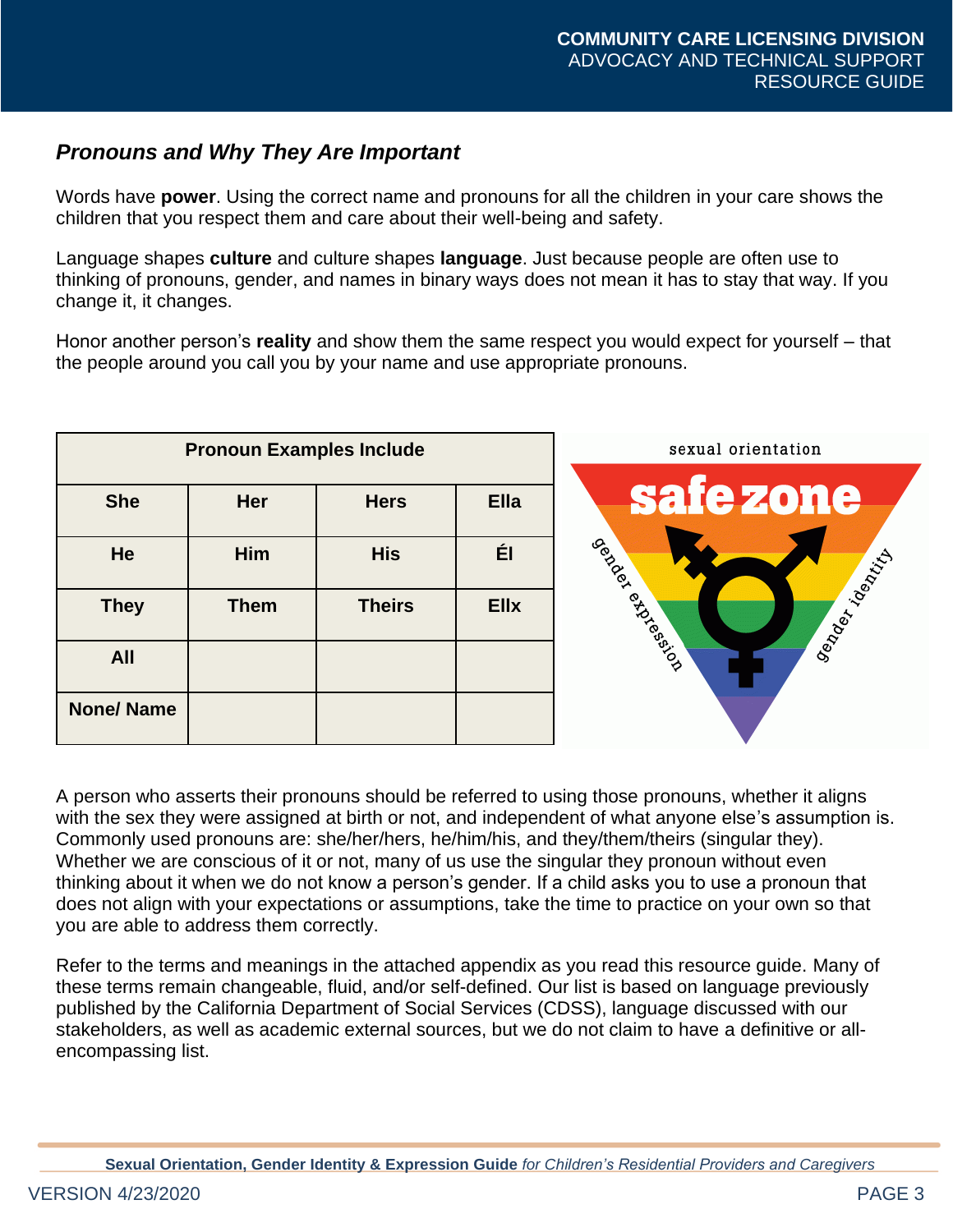# **Statistics**

# *LGBTQIA+ Children Enter Foster Care at Higher Rates*

It is estimated that children identifying as LGBTQI+ make up 7-11% of the general population, yet they comprise larger proportions of individuals receiving child welfare services<sup>2</sup>. According to national research by the Center for the Study of Social Policy [\(Out of the Shadows Report](https://cssp.org/resource/out-of-the-shadows/)<sup>3</sup>):

- 22.8% of children in out-of-home care identified as LGBQ <sup>4</sup>
- 57% of youth<sup>5</sup> in out-of-home care who identify as LGBQ are youth of color
- 19.6% of youth in out-of-home care identifying as LGB were moved from their first placement at the request of their caregiver, compared with only 8.6% of heterosexual youth being moved for this reason
- 44.8% of LGB youth were moved from their first placement due to the perceived need for lower levels of care, while 65.5% of heterosexual youth were moved for this reason
- 12.6% of LGB youth were moved from their first placement to higher levels of care, compared with 9.8% of heterosexual youth

### *LGBTQIA+ Children Experience Higher Rates of Bullying and Violence*

LGBTQIA+ children and those perceived as LGBTQIA+ are at an increased risk of being bullied. It is important to know what our children have faced prior to placement, keeping in mind the risks that face the LGBTQIA+ and Trans and Gender Nonconforming (TGNC) children of today, and the impact that rejection can have. As a result of rejection, and other factors, by family, caregivers, providers, and peers, LGBTQIA+ and TGNC children experience higher rates of homelessness, depression, suicide, and violence. Below are some statistics that illustrate the severity of these issues. Results from the [2017 Youth Risk Behavior Survey](https://www.cdc.gov/mmwr/volumes/67/ss/pdfs/ss6708a1-h.pdf) show that, nationwide, U.S. high school students who self-identify as lesbian, gay, or bisexual (LGB)<sup>6</sup> report:

• 33% having been bullied on school property and 27.1% cyberbullied in the past year, versus their heterosexual peers (17.1% and 13.3%, respectively)

**Sexual Orientation, Gender Identity & Expression Guide** *for Children's Residential Providers and Caregivers*

<sup>2</sup> Dettlaff A.J. & Washburn M. (2016). *Sexual minority youth in the child welfare system: Prevalence, characteristics and risk*. Forthcoming.

<sup>3</sup> Martin, M., Down, L., & Erney, R. (2016). *Out of the Shadows: Supporting LGBTQ youth in child welfare through crosssystem collaboration*. Washington, DC: Center for the Study of Social Policy.

<sup>4</sup> *Note: the different initialisms in this section refer to the actual groups that have been included in the research and that is why different ones are used in different places. As an example, this initialism, LGBQ, means that Lesbian, Gay, Bisexual and Queer or Questioning children have been included in the research.*

<sup>5</sup> *Note: The term "youth" is used in some places this section to match the wording in the research findings.*

<sup>6</sup> Laura Kann, Phd; Tim McManus, MS; William A. Harris, MM; et al. Youth Risk Behavoir Surveillance-United States,2017. MMWR Surveill Summ 2018;67(No.8).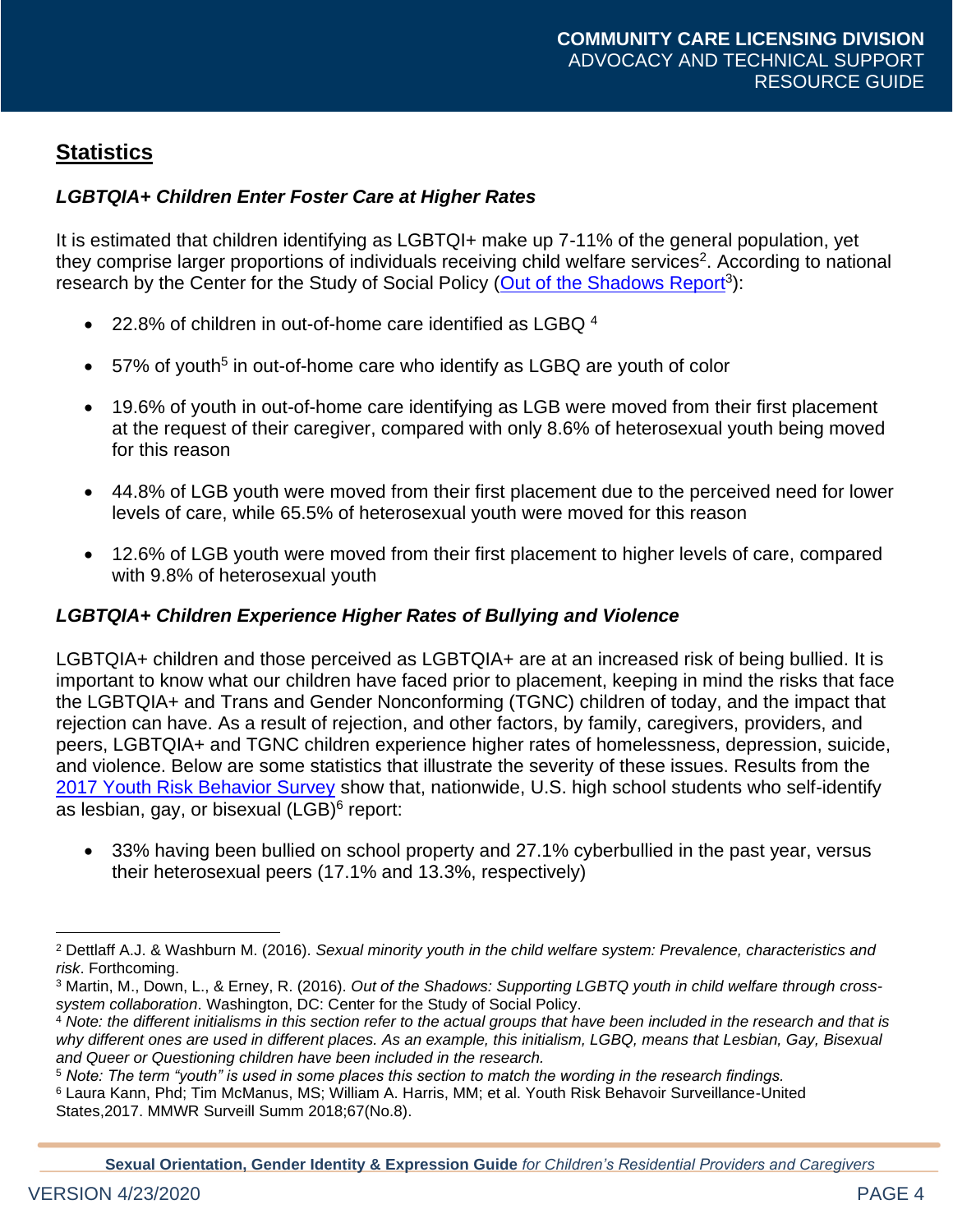• 10% reported not going to school because of safety concerns, versus their heterosexual peers at 6.1%

Compared with other students, negative attitudes toward lesbian, gay and bisexual (LGB) persons may put these children at increased risk for experiences with violence<sup>7</sup>. 'Violence' can include behaviors such as bullying, teasing, harassment, and physical assault. Results from the 2015 [National Youth Risk Behavior Survey,](https://www.cdc.gov/mmwr/volumes/67/ss/pdfs/ss6708a1-h.pdf) show that, nationwide, U.S. high school students who selfidentify as LGB report:

- 10% were threatened or injured with a weapon on school property
- 34% were bullied on school property
- 28% were bullied electronically
- 23% of LGB students who had dated or went out with someone during the 12 months before the survey had experienced sexual dating violence in the prior year
- 18% of LGB students had experienced physical dating violence
- 18% of LGB students had been forced to have sexual intercourse at some point in their lives<sup>8</sup>

#### *LGBTQIA+ Children, Family Rejection, and Health Risks*

Research has also found that parents and caregivers play a critical role in their lesbian, gay, bisexual and transgender (LGBT) children's health and well-being<sup>9</sup>, families help protect against suicidal behaviors<sup>10</sup>.

LGBT young adults who reported high levels of family rejection during adolescence were:

- 8.4 times more likely to report having attempted suicide
- 5.9 times more likely to report high levels of depression
- 3.4 times more likely to use illegal drugs, and
- 3.4 times more likely to report having engaged in unprotected sexual intercourse compared with peers from families that reported no or low levels of family rejection.

8 Kann L, Olsen EO, McManus T, et al. Sexual Identity, Sex of Sexual Contacts, and Health-Related Behaviors Among Students in Grades 9-12 – [United States and Selected Sites, 2015.](https://www.cdc.gov/mmwr/volumes/65/ss/ss6509a1.htm) MMWR Surveill Summ 2016; 65(9): 1-202.

<sup>9</sup> Ryan, C., Huebner, D., Diaz, R. M., & Sanchez, J. (2009). Family rejection as a predictor of negative health outcomes in white and Latino lesbian, gay and bisexual young adults. *Pediatrics*, 123(1), 346-352.

<sup>7</sup> Coker TR, Austin SB, Schuster MA. [The health and health care of lesbian, gay, and bisexual adolescents.](https://www.ncbi.nlm.nih.gov/pubmed/20070195) External Annual Review of Public Health 2010; 31:457-477.

<sup>10</sup> Ryan, C., Russell, S. T., Huebner, D. M., Diaz, R., & Sanchez, J. (2010). Family acceptance in adolescence and the health of LGBT young adults. *Journal of Child and Adolescent Psychiatric Nursing*, 23(4), 205-213.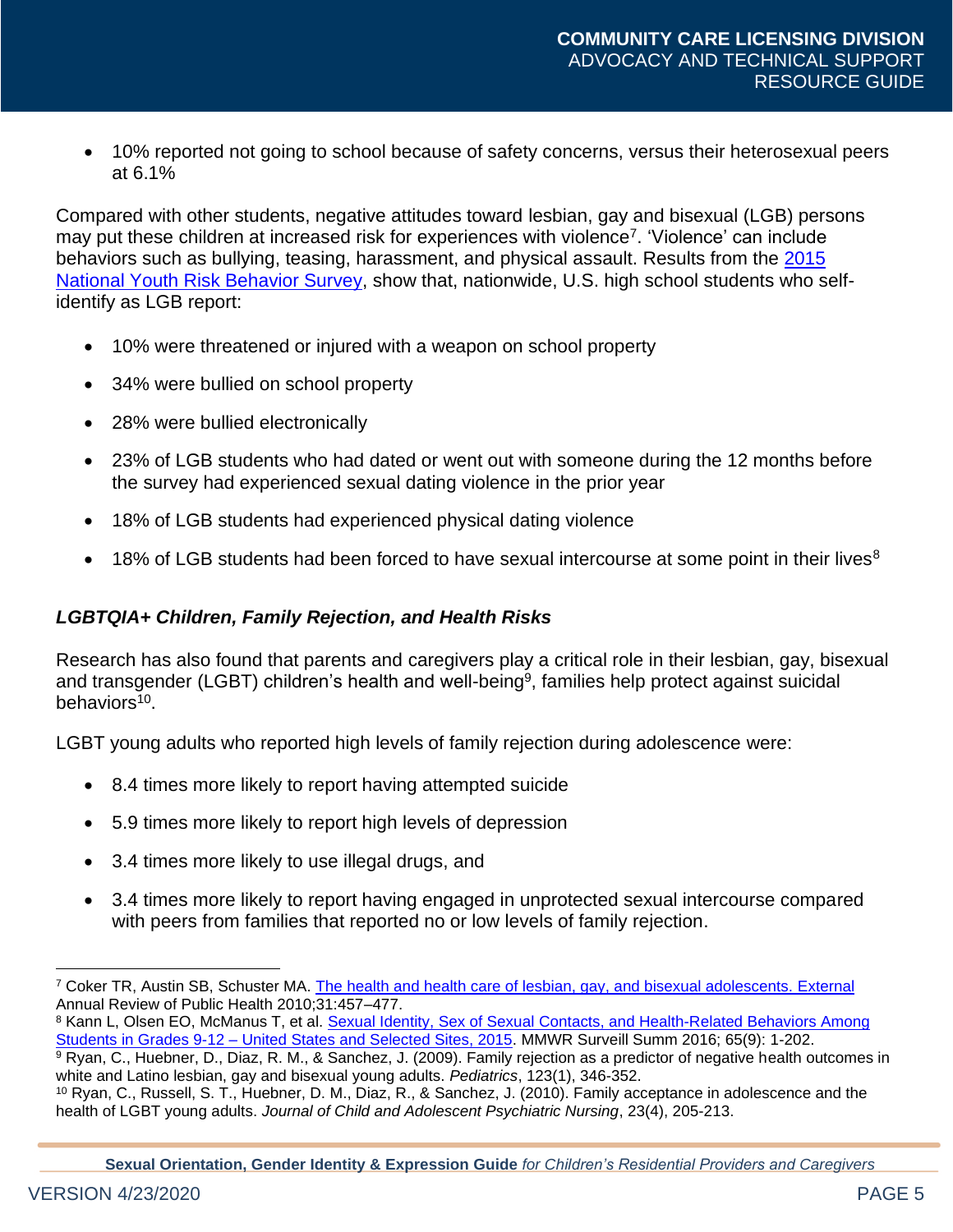# <span id="page-5-0"></span>**Questions and Answers**

One important aspect of providing children in out-of-home care with adequate support, is to be open to learning and re-examining assumptions and ideas that we already carry with us from our own background, upbringing, and understanding of the world. Considering the legal protections for children regarding SOGIE, and children on the LGBTQIA+ spectrum, caregivers are obliged to put in the work to arrive at acceptance and respect and to act consciously around the related issues.

This section is intended to raise awareness about some common myths and misconceptions related to SOGIE facing children in out of home care.

| Questions                                                                                                                                                          | <b>Answers</b>                                                                                                                                                                                                                                                                                                                                                                                                                                                                                                                                                                                                                                                                      |
|--------------------------------------------------------------------------------------------------------------------------------------------------------------------|-------------------------------------------------------------------------------------------------------------------------------------------------------------------------------------------------------------------------------------------------------------------------------------------------------------------------------------------------------------------------------------------------------------------------------------------------------------------------------------------------------------------------------------------------------------------------------------------------------------------------------------------------------------------------------------|
| Can children identify<br>their SOGIE before they<br>are teenagers?                                                                                                 | Every child has their own unique timeline for when they identify their<br>SOGIE. Many people who are cisgender and/or heterosexual may not be<br>aware of whether they are thinking about or identifying their SOGIE at all,<br>as it is normalized into a kind of invisibility. Some children have an<br>awareness of their SOGIE at an early age, and some children start<br>thinking about it in their teens. Some children grow into adulthood<br>conforming to expectations of SOGIE consciously or subconsciously, and<br>do not acknowledge or recognize their own SOGIE until later in life.                                                                                |
| If a child did not tell me<br>they are LGBTQIA+,<br>can I assume that they<br>must not be?                                                                         | Even though children in your home or facility are not openly or visibly<br>LGBTQIA+, this does not mean that there are no LGBTQIA+ children in<br>your home or facility. Despite the child being provided an environment<br>where SOGIE is acknowledged as a normal passage of growth, the child<br>may not have come from a previous environment where that was the<br>case. Even if they did, they may still choose not to disclose that they<br>identify as LGBTQIA+ for several reasons – they are worried about your<br>reaction; they fear for their safety in other contexts; or simply because<br>they are still trying to figure it out for themselves.                    |
| If someone in my care<br>who identifies as a girl<br>wants to bring over<br>another girl who they<br>have identified as their<br>girlfriend, should I allow<br>it? | Every child in care is allowed age-appropriate social activities and<br>enrichment, and when it comes to children who identify as LGBTQIA+ it<br>is important for you to examine whether you are applying double<br>standards. This comes back to the perceived invisibility of being<br>cisgender and heterosexual. Take the time to compare your decisions<br>and directions regarding LGBTQIA+ children to the decisions and<br>directions you give children with any other SOGIE. For example, if you<br>allow a girl of the same age who identifies as straight to spend time with<br>a boyfriend, then make sure you allow any LGBTQIA+ children the same<br>type of freedom. |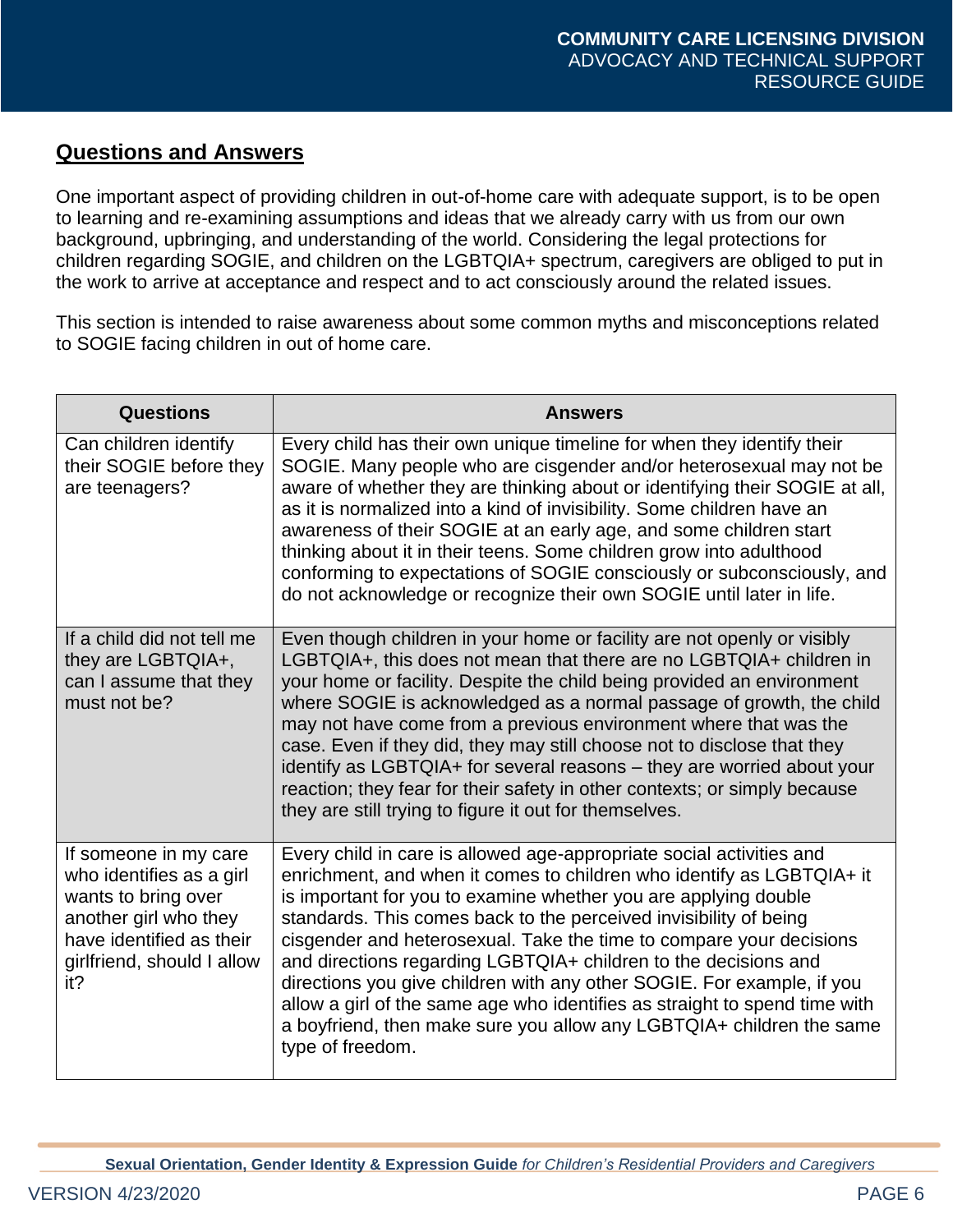<span id="page-6-0"></span>

| <b>Questions</b>                                                                                                                                                                   | <b>Answers</b>                                                                                                                                                                                                                                                                                                                                                                                                                                                                                                                                                                                                                                                                                                                                                                                                                                                                                                                                                                                                                                                                                                                          |
|------------------------------------------------------------------------------------------------------------------------------------------------------------------------------------|-----------------------------------------------------------------------------------------------------------------------------------------------------------------------------------------------------------------------------------------------------------------------------------------------------------------------------------------------------------------------------------------------------------------------------------------------------------------------------------------------------------------------------------------------------------------------------------------------------------------------------------------------------------------------------------------------------------------------------------------------------------------------------------------------------------------------------------------------------------------------------------------------------------------------------------------------------------------------------------------------------------------------------------------------------------------------------------------------------------------------------------------|
| Is a child required to<br>disclose their sexual<br>orientation, gender<br>identity or expression<br>upon intake/<br>admissions?                                                    | The sharing of SOGIE information by any child is voluntary and a child<br>may decline to disclose any of their SOGIE information. Children who<br>identify as cisgender or heterosexual may not have considered that this<br>information may be asked of them, and, similarly, staff may not consider<br>asking or noting the SOGIE of children who they assume to be cisgender<br>or heterosexual. We often make the wrong assumptions about someone<br>based on appearance and therefore it is important to include all children<br>in these conversations. As for LGBTQIA+ children, there are many<br>factors they will consider before disclosing their sexual orientation and<br>gender identity, including that they may be risking discrimination and<br>harassment by revealing this information to others. Do not make<br>assumptions based on appearance or your own expectations. Labeling<br>the child in a manner that is inconsistent with how they see themselves<br>causes unnecessary harm. Caregivers need training and most<br>importantly practice around asking for SOGIE-based information from all<br>children. |
| Upon a child disclosing<br>their SOGIE, when can<br>a social worker or<br>probation officer<br>disclose that<br>information?                                                       | The information shared by the child, including their sexual orientation and<br>gender identity, is confidential, unless the child gives permission to<br>disclose it or it is otherwise authorized/required by law. The child's social<br>worker/probation officer should explain to the child when and why the<br>sharing of SOGIE information would be essential to advancing the<br>objectives of their case plan, which includes safety, permanency and<br>well-being. The social worker/probation officer should inform the child<br>during engagement of services, and when age-appropriate, of the<br>possibility for their case record information to be shared with other legally<br>authorized individuals, including but not limited to, the courts, school,<br>medical services, and/or agency staff. WIC 827.                                                                                                                                                                                                                                                                                                              |
| If I believe a child in my<br>care who has not<br>disclosed their sexual<br>orientation or gender<br>identity to me is<br>LGBTQIA+, should I<br>change my behavior<br>accordingly? | Evaluate what you base your belief on $-$ the truth is that a person's<br>exterior or their behavior does not tell you about their SOGIE. Do not<br>pressure them or try to find out if they do not self-disclose any SOGIE<br>information. It is always up to the child what they wish to disclose or not.<br>If there are things you would not do/say/allow if you knew there was<br>someone who identified as LGBTQIA+ present, then you should not<br>do/say/allow them in general. In short: Never assume that you know<br>anyone's SOGIE, and always assume that there may be LGBTQIA+<br>children, family members, or staff present – whether they have disclosed<br>as much to you or not. Practice using gender neutral language with all<br>children all the time.                                                                                                                                                                                                                                                                                                                                                            |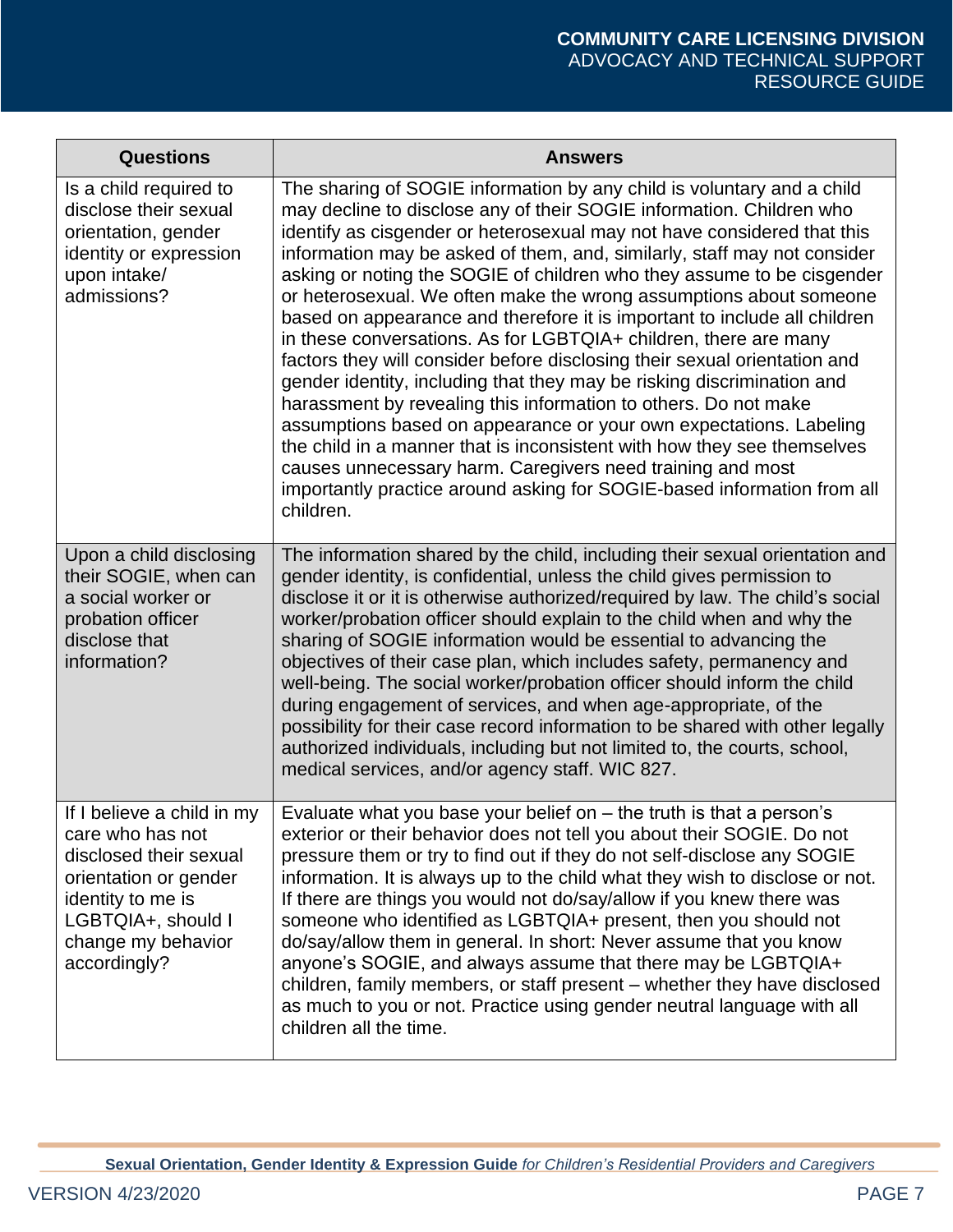# **Creating a Safe Space and Being Inclusive**

It is important for caregivers to create a safe and affirming environment for all children, independent of their SOGIE. All children can thrive when they feel supported. Caregivers play a unique role in assuring children feel physically and emotionally safe and when they have that safety they can explore and express their SOGIE in a healthy, affirming manner. Below are some strategies a caregiver can use to begin bringing inclusivity and gender-affirming care to their home or facility.



### *Communicate*

- $\rightarrow$  Accept and respect all children as they are, regardless of how they identify, reveal or conceal their sexual identity. It is not uncommon for LGBTQIA+ children to experience different levels of rejection, which makes it important to clearly communicate support for them.
- $\rightarrow$  Allow children to speak about their SOGIE on their own terms.
- $\rightarrow$  Make it clear to children in your care that developing SOGIE is a normal and natural part of everyone's life, and that it is okay to talk about related issues.
- $\rightarrow$  Signal acceptance of a broad SOGIE spectrum through use of inclusive language, open allyship, pictures, signs and cultural representation in your home or facility.
- $\rightarrow$  Use the name and pronouns (e.g. he/she/they) your children identify with.
- $\rightarrow$  Use gender neutral language as much as you can, and especially when asking children about things such as relationships (i.e. instead of "do you have a girlfriend" ask "is there anyone special in your life?").
- $\rightarrow$  Avoid double standards: allow your child space to discuss feelings of attraction and engage in age-appropriate romantic relationships, regardless of their SOGIE.

# *Support*

- $\rightarrow$  Caregivers can send a message that no one should be treated differently because of who they are or are perceived to be. Make that a conscious part of your own behavior and lead by example.
- $\rightarrow$  Respond to your children in an affirming way, understanding the way people identify or express themselves may be fluid and change over time.
- $\rightarrow$  Find ways to educate yourself on terminology and research questions that come up as they arise; do not expect children to educate you beyond what relates specifically to their needs.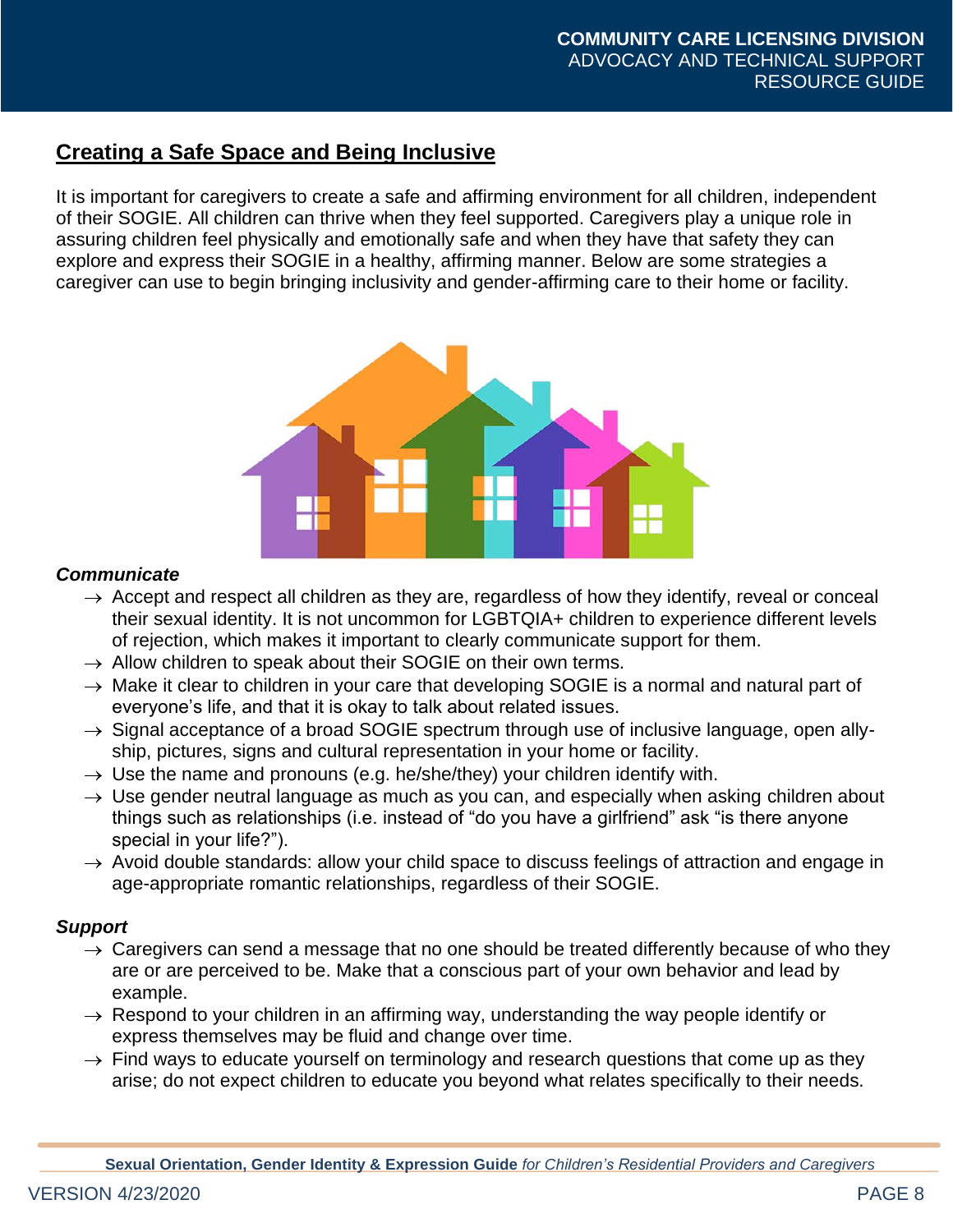- $\rightarrow$  Provide interpersonal support to children by providing a safe space to talk about their SOGIE and navigate personal decisions about disclosing or concealing it with others.
- $\rightarrow$  Ensure the children are connected to affirming medical care and counseling with SOGIE informed providers.
- $\rightarrow$  Encourage the children to engage in activities that interest them, regardless of whether these activities are stereotypically associated with a specific gender.
- $\rightarrow$  Invite the children's partner or LGBTQIA+ identifying friends to family and facility or home gatherings.
- $\rightarrow$  Affirm children in your home or facility by providing access to their preferred clothing, grooming, and hygiene products.

# *Protect*

- $\rightarrow$  Protect the privacy of all children. Be careful not to disclose or discuss a child's SOGIE with others, without the child's prior permission, unless there is a need and you are permitted to do so by law or court order.
- $\rightarrow$  Caregivers should be prepared with ways to advocate and intervene when they hear slurs or negative comments based on SOGIE from any children or agency staff.
- $\rightarrow$  If you have Trans or Gender Non-Conforming (TGNC) children in your care, be aware of situations specific to their needs that may increase discomfort or pose a threat to the child's mental health or physical safety, such as:
	- o needing to use public restrooms; being required to participate in sports or water/beach activities with peers; situations requiring the use of legal or identification documents that have not yet been updated to align with their identity; health care situations that include examinations and questions where the staff are not culturally competent or only partially competent in dealing with TGNC children; family situations with people in the child's life that do not affirm their SOGIE, name, and/or pronouns.

# *Get Involved*

- $\rightarrow$  Step up, step out, and connect with local community resources, services, and programs for children who want to explore their SOGIE.
- $\rightarrow$  Facilitate social-emotional learning activities at home or facility to encourage culturally aware peer-relationships and help children develop empathy of diverse backgrounds.
- $\rightarrow$  Identify and connect children to an adult mentor within the community of their choice.
- $\rightarrow$  Educate yourself about LGBTQIA+ cultural history, California legislation, and community programs so that you are ready to be a resource to any child in your care whose SOGIE falls on the LGBTQIA+ spectrum, or who is exploring and questioning their SOGIE.

# *Policies & Procedures*

 $\rightarrow$  Make it clear to all staff, family members and children in the home or facility that misgendering, isolation, jokes, slurs, or hate speech based on gender, gender identity or expression, or sexual orientation will not be tolerated. Some ways to make this clear include: Adding SOGIE protection to House Rules and comprehensively implementing a non-discrimination policy consistent with personal rights and which includes SOGIE protections throughout the program.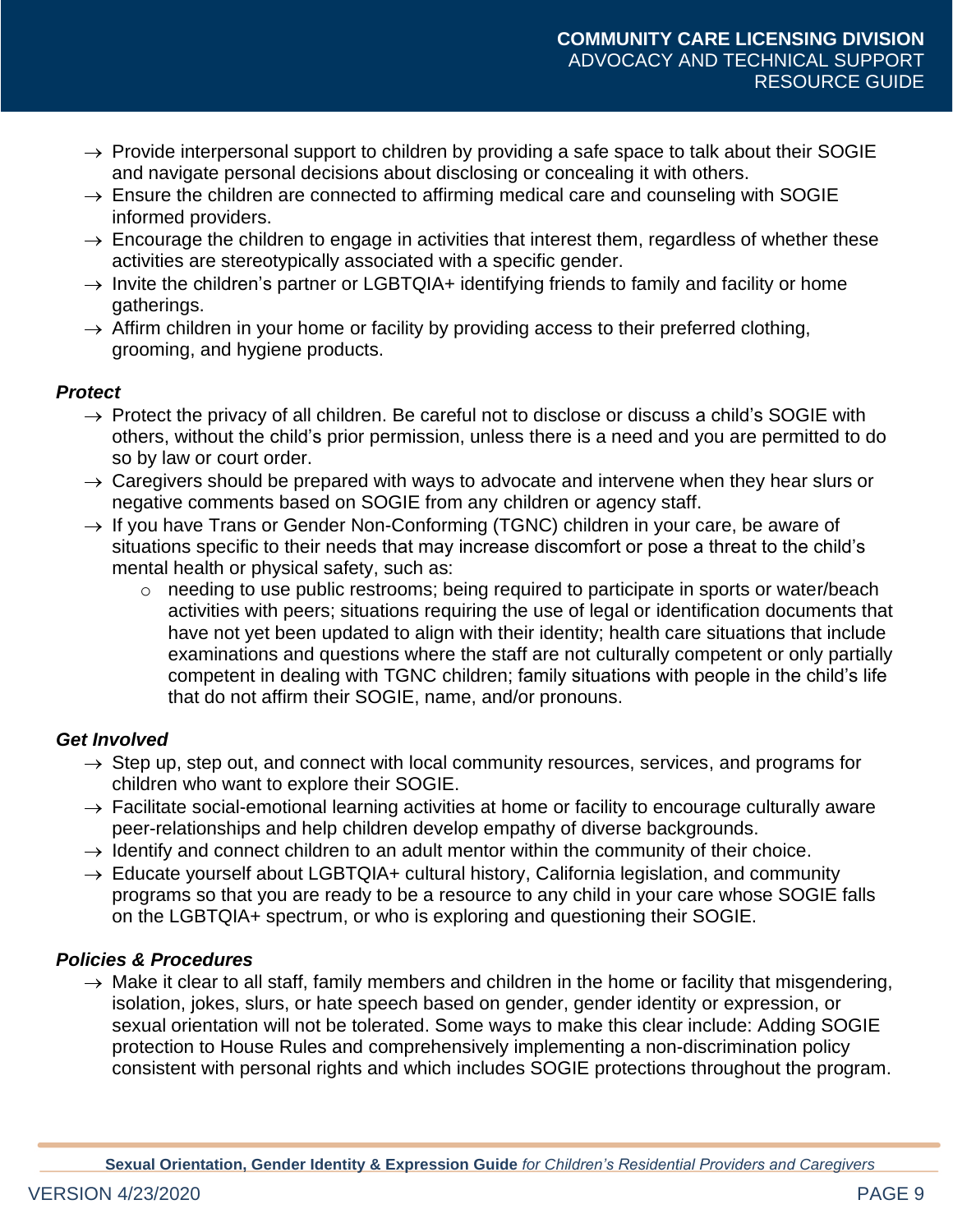- $\rightarrow$  Make available appropriate supports and resources to caregivers who are struggling to affirm children whose SOGIE falls on the LGBTQIA+ spectrum.
- $\rightarrow$  For a child who discloses they are LGBTQIA+, caregivers should explore the needs of the child, and any risks to the child, and determine how best to support that child.

# *Access to Affirming Services*

- $\rightarrow$  When accessing health services collaborate with gender affirming Mental Health Professionals and Medical Personnel for children to access affirming services<sup>11</sup>. Research local providers and seek out feedback from the LGBTQIA+ community, as some providers who declare themselves supportive and LGBTQIA+ competent may not meet expectations.
	- o Medical situations are often very hetero- and cis-normative, meaning medical professionals often assume that all their patients are straight and cisgender, which leaves LGBTQIA+ patients in a position of having to disclose a lot of personal information or details just to be treated appropriately.
- $\rightarrow$  One way to find out whether a provider is supportive and inclusive is to ask about their procedures to ensure that a child that comes to them for care is addressed using the right name and pronouns even if their legal documents do not match. Providers who have TGNC competence will have procedures in place to ensure clients are not misgendered or misnamed.
- $\rightarrow$  If the child is TGNC, make sure you know whether they want to disclose that or not.
	- $\circ$  Communicate with them regarding their expectations before a doctor's visit to make sure they are aware of what could be expected in terms of having parts of their body seen or touched by medical staff, and to determine how you can support them in that type of situation.
	- $\circ$  If the legal documents of a TGNC child do not match their name and pronouns, be ready to advocate for them and correct the providers that you meet should they misgender or misname the child. Before you do, however, make sure this is what the child wants.
- $\rightarrow$  Refer to [History of Legislation](#page-13-0) within this guide to learn more about AB 2119 and AB 175 for further information regarding the personal rights children have regarding gender-affirming care.

<span id="page-9-0"></span>

<sup>11</sup> The CDSS along with workgroup members of the SOGIE Advisory Group have developed some resources to assist SWs and POs with finding appropriate providers for TGNC children. Please review the screening tool, which will assist case managers with some suggested questions to ask a potential provider to determine if they are qualified and affirming. Additionally, a list of qualified mental health and health care providers who are gender affirming has been developed, organized by region. This screening tool and list of providers may be viewed here: [http://www.cdss.ca.gov/Portals/9/Screening%20Tool%202.19.19.pdf?ver=2019-02-19-161842-863.](http://www.cdss.ca.gov/Portals/9/Screening%20Tool%202.19.19.pdf?ver=2019-02-19-161842-863)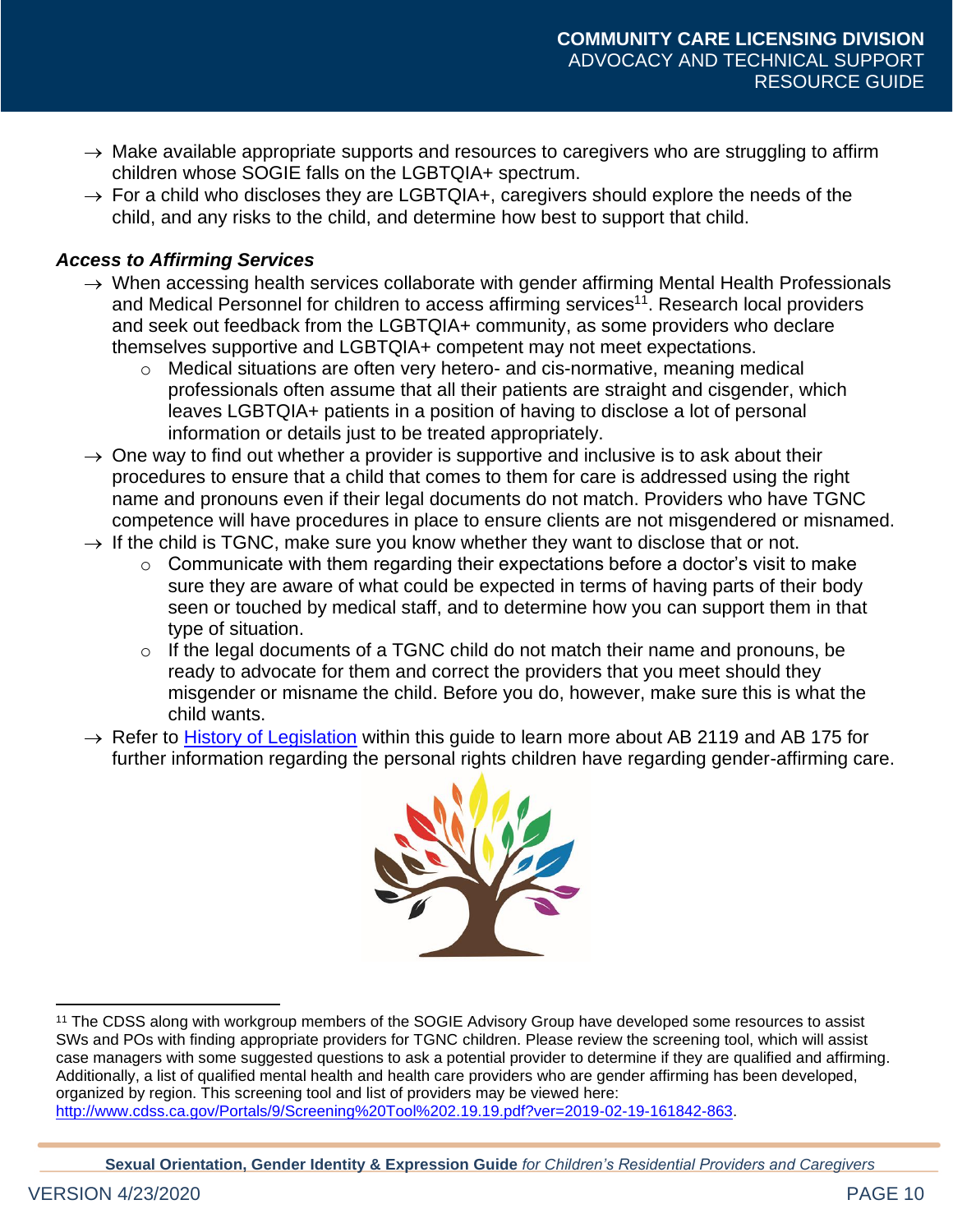# **Real Life Scenarios and Best Practice Suggestions**

In their journey toward adulthood, children will continue to need stable and reliable emotional support systems to help them process life's challenges and to help model healthy ways to cope with all that life brings. A focus on inclusivity is a way you can express support as a caregiver.

Below are some real-life scenarios and best practice suggestions on how to build an affirming, safe, and caring home or facility for children. The intention of this information is to give caregivers tools they can utilize to strengthen their relationship-building skills.

| <b>Scenario</b>                                                                    | <b>What You Can Do</b>                                                                                                                                                                                                                                                                                                                                                                                                                                                                                                                                                                                                                                                                                                            |
|------------------------------------------------------------------------------------|-----------------------------------------------------------------------------------------------------------------------------------------------------------------------------------------------------------------------------------------------------------------------------------------------------------------------------------------------------------------------------------------------------------------------------------------------------------------------------------------------------------------------------------------------------------------------------------------------------------------------------------------------------------------------------------------------------------------------------------|
| A child reports not being<br>comfortable in their placement<br>due to their SOGIE. | Ask the child what they believe would help them feel more<br>$\bullet$<br>comfortable.<br>Talk to the child and find out if there is an individual or group<br>$\bullet$<br>that is making the child uncomfortable or if the placement<br>overall is the problem.<br>Determine if it is a safety issue that would trigger a discussion<br>$\bullet$<br>with the social worker and/or probation officer around<br>relocation efforts.                                                                                                                                                                                                                                                                                              |
| A child reports a lack of<br>support by their treatment<br>team.                   | Ask the child if they can articulate what the support they need<br>$\bullet$<br>looks like. If we can figure out what the child envisions their<br>support team to be for them, we can better figure out how to<br>provide the support they need.<br>Talk to them about any incidents that have happened that<br>$\bullet$<br>made them feel unsupported.<br>Discuss the possibility of inviting an LGBTQIA+ advocate to<br>$\bullet$<br>join the Child and Family Team (CFT) with the county social<br>worker.                                                                                                                                                                                                                   |
| A child discloses that they are<br>LGBTQIA+.                                       | Acknowledge and affirm the child by being positive, thanking<br>$\bullet$<br>them for their trust in you and showing genuine interest in the<br>information they just shared.<br>Ask the child what would help them feel safe and supported.<br>$\bullet$<br>Offer guidance to the child by thoughtfully directing them to<br>$\bullet$<br>LGBTQIA+ affirming websites, programs, and resources for<br>information and to find answers to the questions they may<br>have.<br>Assist the child in finding and attending LGBTQIA+ community<br>$\bullet$<br>activities, events, resources, organizations, and social<br>programs for LGBTQIA+ children.<br>Help the child get connected to a positive LGBTQIA+ mentor.<br>$\bullet$ |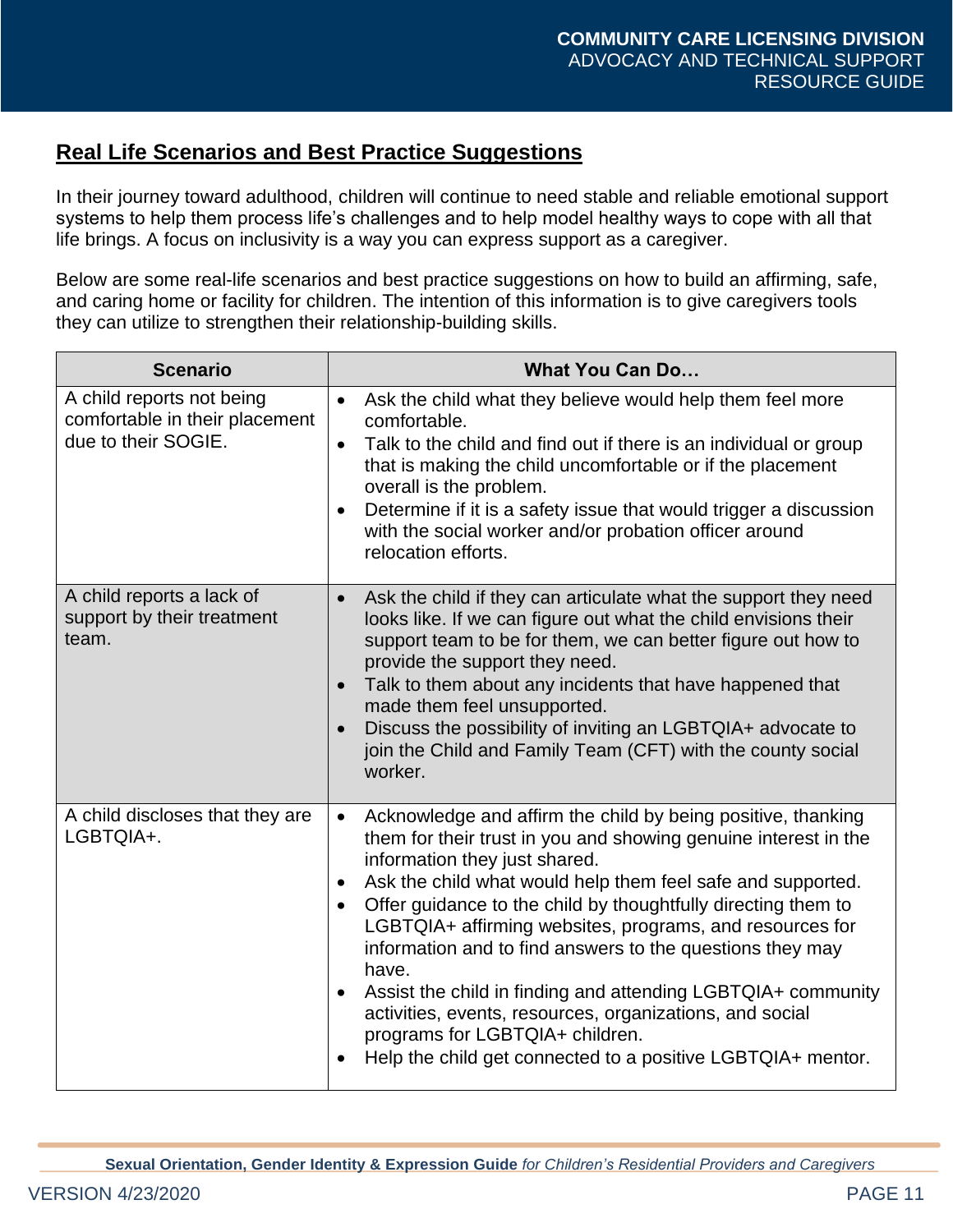| <b>Scenario</b>                                                                                                                     | <b>What You Can Do</b>                                                                                                                                                                                                                                                                                                                                                                                                                                                                                                                                                                                                                                                                                                                                                                                                                                                                                                                                                                                                                                                                               |
|-------------------------------------------------------------------------------------------------------------------------------------|------------------------------------------------------------------------------------------------------------------------------------------------------------------------------------------------------------------------------------------------------------------------------------------------------------------------------------------------------------------------------------------------------------------------------------------------------------------------------------------------------------------------------------------------------------------------------------------------------------------------------------------------------------------------------------------------------------------------------------------------------------------------------------------------------------------------------------------------------------------------------------------------------------------------------------------------------------------------------------------------------------------------------------------------------------------------------------------------------|
| A child discloses they have<br>gone to a clinic for hormones<br>OR you accept placement of a<br>child who is on hormone<br>therapy. | It is the responsibility of the child's caregiver to help the child<br>$\bullet$<br>access gender affirming medical treatment.<br>It is important to ensure that any medical treatment initiated<br>$\bullet$<br>continues to be monitored by the appropriate medical<br>professional/s and the child has transportation to and from<br>related appointments.<br>The caregiver should be aware of the medications the child<br>$\bullet$<br>has been prescribed and follow standard procedures for<br>medications <sup>12, 13</sup> .                                                                                                                                                                                                                                                                                                                                                                                                                                                                                                                                                                |
| A child discloses they are<br>trans/transgender and/or<br>gender non-conforming.                                                    | Acknowledge and affirm the child by being positive, thanking<br>$\bullet$<br>them for their trust in you and showing genuine interest in the<br>information they just shared.<br>Ask the child what would help them feel safe and supported.<br>$\bullet$<br>Ask if the child is comfortable with their current room<br>arrangements or if they would prefer a room change.<br>For a transgender child that might mean a change that<br>$\circ$<br>allows the child to share a room according to their<br>gender identity, rather than the sex they were assigned<br>at birth.<br>For a non-binary, genderfluid, or gender non-conforming<br>$\circ$<br>child that may mean that they share with someone<br>whose gender identity they feel more comfortable<br>around.<br>Ask the child what name and gender pronouns to use when<br>$\bullet$<br>referring to them and honor that request by using those terms.<br>Ask if they have any questions concerning gender identity or<br>gender expression and if they would like to discuss them with<br>an affirming therapist or healthcare provider. |
| A child begins to transition.                                                                                                       | Transitioning looks different for everyone and is a journey that<br>$\bullet$<br>can take place over several years. Some people have a<br>defined end-goal, and some consider transitioning an ongoing<br>and fluid experience without a specified destination. There is<br>no right or wrong way for a person to transition and each<br>person sets their own pace and direction.                                                                                                                                                                                                                                                                                                                                                                                                                                                                                                                                                                                                                                                                                                                   |

<sup>12</sup> More information on standard procedures for medications in Group Homes:

**Sexual Orientation, Gender Identity & Expression Guide** *for Children's Residential Providers and Caregivers*

[https://www.cdss.ca.gov/Portals/9/Group%20Home%20Med%20Guide%20FINAL%20v8-11-17.pdf?ver=2017-08-18-](https://www.cdss.ca.gov/Portals/9/Group%20Home%20Med%20Guide%20FINAL%20v8-11-17.pdf?ver=2017-08-18-135526-153) [135526-153](https://www.cdss.ca.gov/Portals/9/Group%20Home%20Med%20Guide%20FINAL%20v8-11-17.pdf?ver=2017-08-18-135526-153)

<sup>&</sup>lt;sup>13</sup> More information on standard procedures for medications in Foster Family Homes, Certified Family Homes and Resource Family Homes: [https://www.cdss.ca.gov/Portals/9/FFA-CFH-RFH%20Meds%20033017.pdf?ver=2017-04-06-](https://gcc02.safelinks.protection.outlook.com/?url=https%3A%2F%2Fwww.cdss.ca.gov%2FPortals%2F9%2FFFA-CFH-RFH%2520Meds%2520033017.pdf%3Fver%3D2017-04-06-092732-473&data=02%7C01%7CLila.Hollman-Dowty%40dss.ca.gov%7C2cc963a5ae7f438a0d6808d74da23df9%7C0235ba6b2cf04b75bc5dd6187ce33de3%7C0%7C0%7C637063231522377617&sdata=vw8Mtg2eNSfdJmWJiOWjU9jsGkawbRQiktP3AG92ac4%3D&reserved=0) [092732-473](https://gcc02.safelinks.protection.outlook.com/?url=https%3A%2F%2Fwww.cdss.ca.gov%2FPortals%2F9%2FFFA-CFH-RFH%2520Meds%2520033017.pdf%3Fver%3D2017-04-06-092732-473&data=02%7C01%7CLila.Hollman-Dowty%40dss.ca.gov%7C2cc963a5ae7f438a0d6808d74da23df9%7C0235ba6b2cf04b75bc5dd6187ce33de3%7C0%7C0%7C637063231522377617&sdata=vw8Mtg2eNSfdJmWJiOWjU9jsGkawbRQiktP3AG92ac4%3D&reserved=0)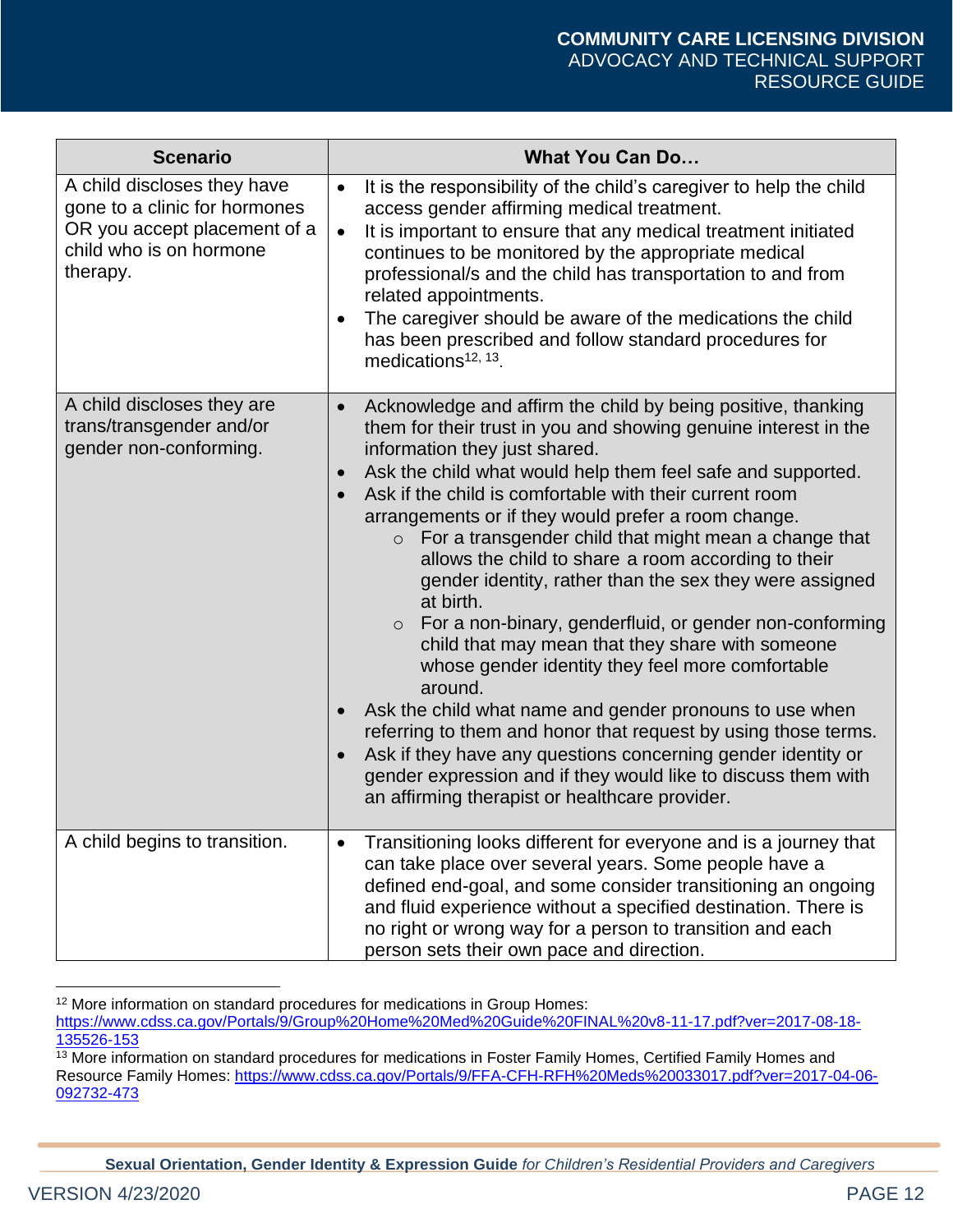<span id="page-12-0"></span>

| <b>Scenario</b>               | <b>What You Can Do</b>                                                                                                                                                                                                                                                                                                                                                                                                                                                                                                                                                                                                                                                                                                                                                                                                                                                                                                                                                                                                                                                                                                                                                                                                                                                                                                            |
|-------------------------------|-----------------------------------------------------------------------------------------------------------------------------------------------------------------------------------------------------------------------------------------------------------------------------------------------------------------------------------------------------------------------------------------------------------------------------------------------------------------------------------------------------------------------------------------------------------------------------------------------------------------------------------------------------------------------------------------------------------------------------------------------------------------------------------------------------------------------------------------------------------------------------------------------------------------------------------------------------------------------------------------------------------------------------------------------------------------------------------------------------------------------------------------------------------------------------------------------------------------------------------------------------------------------------------------------------------------------------------|
| A child begins to transition. | The decisions an individual may make during this process are<br>$\bullet$<br>unique for each person and can include whether to:<br>Change their name, and/or pronouns, either legally or<br>$\circ$<br>informally. It is important to note: For some people there<br>will be a legal name (and possibly gender marker)<br>change process associated with this, which will take<br>time and resources. For others, there is still the issue of<br>initiating the use of their new name with the people<br>around them, some of whom may not be supportive.<br>Keep in mind that a person in the process of<br>transitioning may use a name or have an outward<br>appearance that does not match the details of their legal<br>documents. This may cause discomfort or safety issues<br>in situations such as travel, medical contacts, and more.<br>Initiate hormone therapy (i.e. taking hormone blockers<br>$\circ$<br>and/or estrogen/testosterone).<br>Have any surgical procedures<br>$\circ$<br>It is important to ensure that any medical treatment initiated<br>$\bullet$<br>continues to be monitored by the appropriate medical<br>professional/s.<br>If the child is transferring to or from another home or facility,<br>$\bullet$<br>create a clear plan for ensuring there will be no lapse in<br>medical treatment. |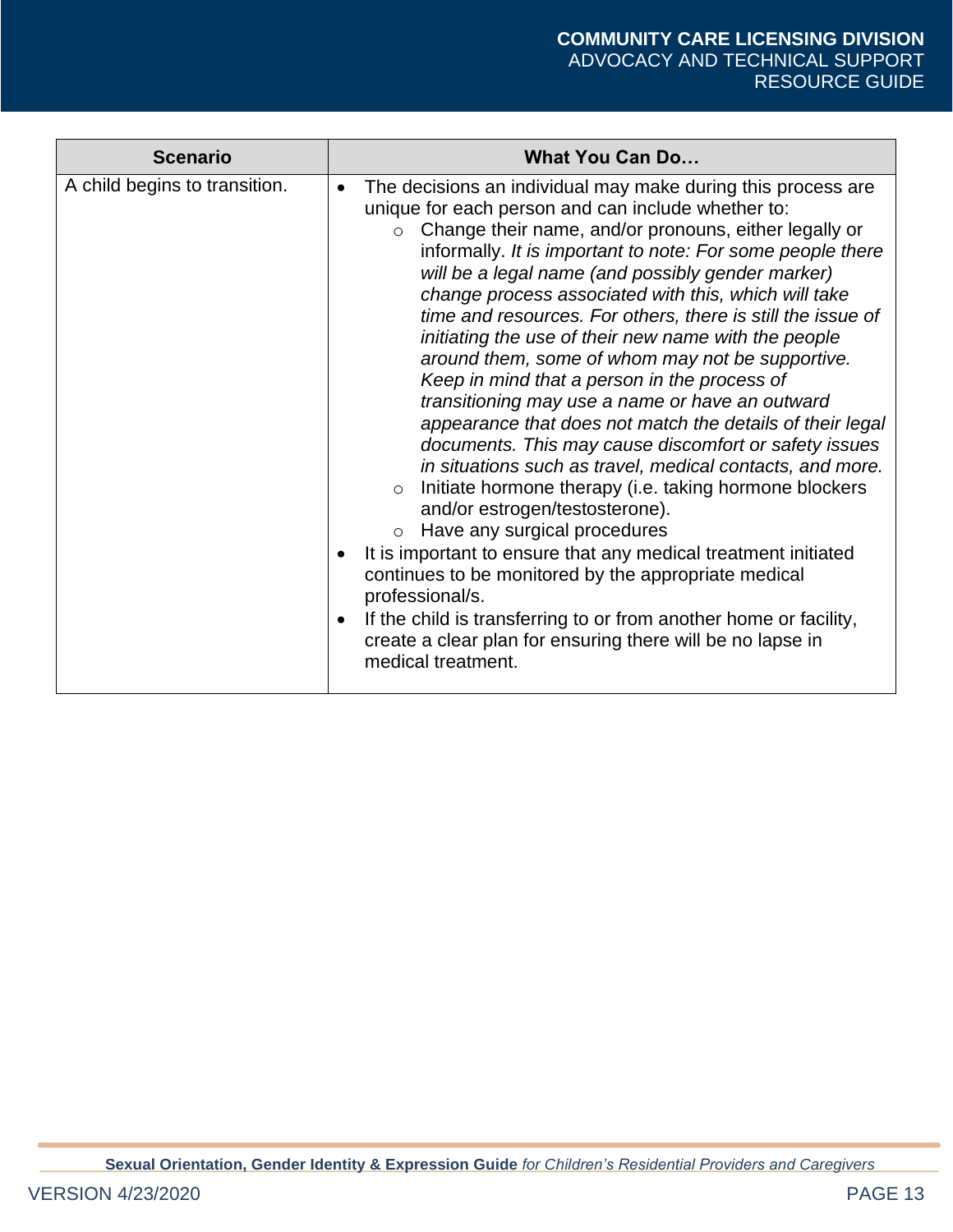# <span id="page-13-0"></span>**History of Legislation**

This section is intended to provide a brief overview of some of the legislation (laws) that address protections for children in out-of-home care as it relates to SOGIE. The following list includes hyperlinks in the titles and citations for further text on the statute.



#### **AB 175 (Chapter 416, Statutes of 2019) Foster Care: Rights Effective Date: January 1, 2020**

[Assembly Bill \(AB\) 175](http://leginfo.legislature.ca.gov/faces/billNavClient.xhtml?bill_id=201920200AB175) amends Section 1530.91 of the Health and Safety Code, and amends Section 16164 of, and repeals and adds Section 16001.9 of, the Welfare and Institutions Code, relating to foster care. This bill amends all personal rights for all children and nonminor dependents in foster care, including providing the right to review their own case plan and plan for permanent placement to children 10 years of age or older regardless of whether they are in a permanent placement and the right to not be prevented from attending Independent Living Program classes by the caregiver as a punishment. This bill includes additional rights, including, among others, the right to be referred to by the child's preferred name and gender pronoun, the right to maintain the privacy of the child's sexual orientation and gender identity and expression, except as provided, and the right to have reasonable access to computer technology and the internet. Additionally, this bill requires the Foster Care Ombudperson's office to provide training and technical assistance to foster children, social workers, and child welfare organizations, among others, on the rights of children in foster care, reasonable and prudent parent standards, and services provided by the office. An implementation plan by the Department will be forthcoming in 2020.

# **AB 2119 (Chapter 385, Statutes of 2018)**

### **Foster Care: Gender Affirming Health Care and Mental Health Care Effective Date: January 1, 2019**

[Assembly Bill \(AB\) 2119](http://leginfo.legislature.ca.gov/faces/billNavClient.xhtml?bill_id=201720180AB2119) amended Sections [16001.9](http://leginfo.legislature.ca.gov/faces/codes_displaySection.xhtml?sectionNum=16001.9&lawCode=WIC) and [16010.2](http://leginfo.legislature.ca.gov/faces/codes_displaySection.xhtml?sectionNum=16010.2&lawCode=WIC) of the Welfare and Institutions Code (WIC) to clarify that the right for minors and nonminors in foster care to health care and mental health care described in WIC 16001.9(a)(4) includes covered gender affirming health care and gender affirming mental health care. This right is subject to existing laws governing consent to health care for minors and nonminors and does not limit, add, or otherwise affect applicable laws governing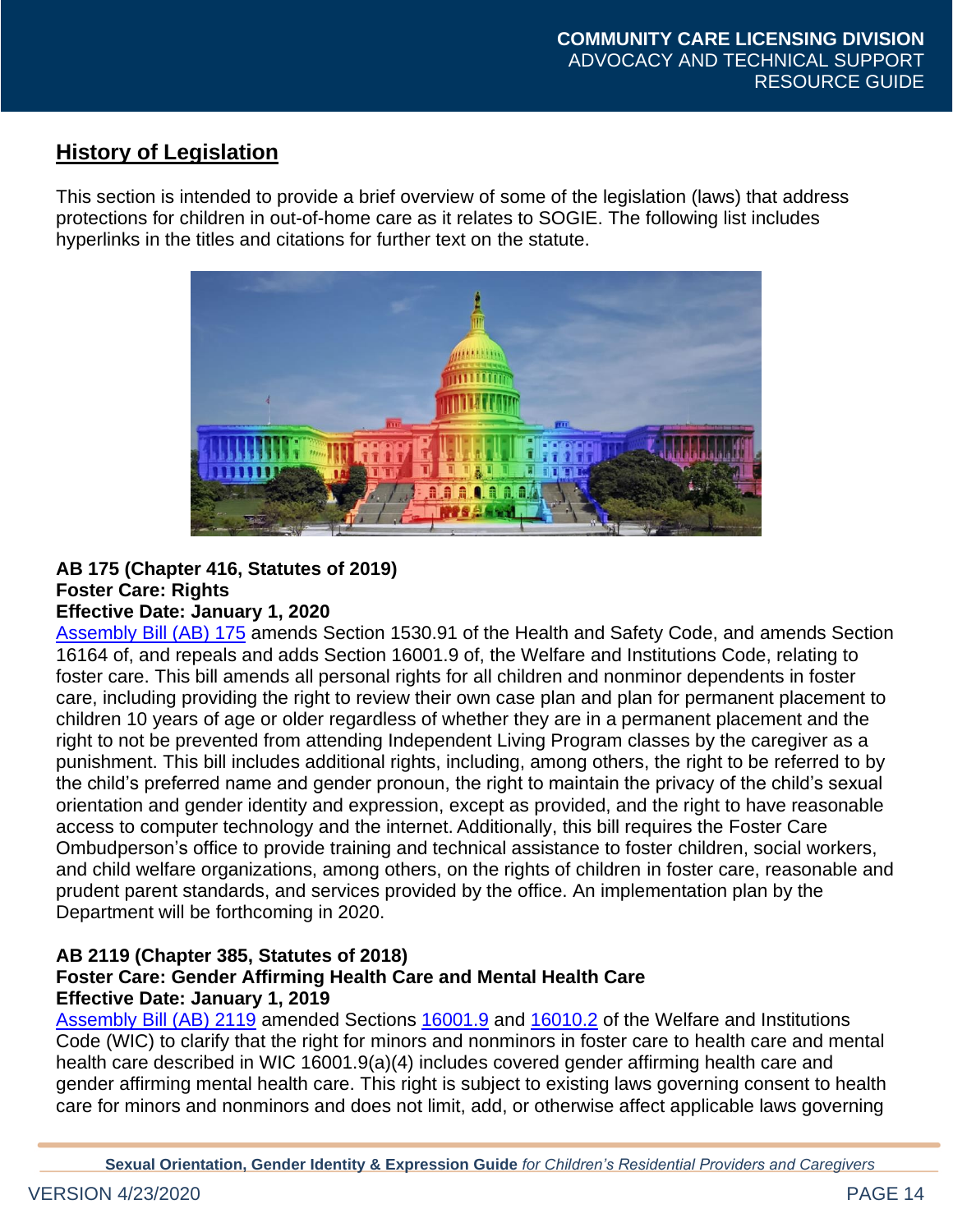consent to health care. For more information on how the department has implemented this legislation, see the following publications:

- [Provider Information Notice \(PIN\) 19-03-CRP](http://www.cdss.ca.gov/Portals/9/Children) 2018 Chaptered Legislation affecting children's residential facilities. This PIN includes the implementation plan for AB 2119 in Children's Residential Homes and Facilities.
- [ACL 19-27 \(May 8, 2019\)](http://www.cdss.ca.gov/Portals/9/ACL/2019/19-27.pdf?ver=2019-05-09-101636-810) [| Executive Summary](http://www.cdss.ca.gov/Portals/9/ACL/2019/19-27_ES.pdf?ver=2019-05-09-100830-040) The purpose of this All County Letter (ACL) is to inform county placing agencies, foster family agencies, and administrators of group home and short-term residential therapeutic programs of the passage of Assembly Bill (AB) 2119 (Chapter 385, Statutes of 2018), which went into effect on January 1, 2019.

#### **AB 959 (Chapter 565, Statutes of 2015)**

#### **Lesbian, Gay, Bisexual, and Transgender Disparities Reduction Act Effective Date: July 1, 2018**

[Assembly Bill \(AB\) 959](http://leginfo.legislature.ca.gov/faces/billNavClient.xhtml?bill_id=201520160AB959) added a section to the Government Code requiring collection of voluntary demographic data on sexual orientation and gender identity, as specified. The Legislature found that it was in the best interest of the state to respect, embrace, and understand the full diversity of its residents and to collect accurate data to effectively implement and deliver critical state services and programs. AB 959 required four specific state departments, including the Department of Social Services (CDSS), the Department of Health Care Services (DHCS), Department of Public Health (DPH), and the Department of Aging (CDOA), to begin collecting voluntary self-identification information pertaining to sexual orientation and gender identity when collecting, directly or by contract, other required demographic data, except as specified. This information will be used only for demographic analysis, coordination of care, quality improvement of services, conducting approved research, fulfilling reporting requirements, and guiding policy or funding decisions. The goal of collecting this demographic data is to gather accurate information to understand, compare, report, and apply that data to the enhancement and improvement of public services. For more information on how the department has implemented this legislation, see the following publications:

- [ACL 18-77 \(June 27, 2018\)](http://www.cdss.ca.gov/Portals/9/ACL/2018/18-77.pdf?ver=2018-06-28-130510-113) The purpose of this ACL provides counties with information and instructions for implementing the provisions of AB 959 (Chapter 565, Statutes of 2015), the Lesbian, Gay, Bisexual, and Transgender Disparities Reduction Act in the In-Home Supportive Services (IHSS) program.
- [ACL 18-133 \(November 8, 2018\)](https://www.cdss.ca.gov/Portals/9/ACL/2018/18-133.pdf?ver=2018-11-13-125450-473) [| Executive Summary](https://www.cdss.ca.gov/Portals/9/ACL/2018/18-133_ES.pdf?ver=2018-11-13-130647-963) The purpose of this ACL is, among other things, to provide County Welfare Departments with guidance on the implementation of AB 959. It includes instructions for use of the new "Demographic Questionnaire for CalWORKs, Refugee Cash Assistance, Entrant Cash Assistance, Trafficking and Crime Victims Assistance Program and Cal Fresh Programs" form in order to collect the demographic data required by AB 959.
- [ACL 19-20 \(March 13, 2019\)](http://www.cdss.ca.gov/Portals/9/ACL/2019/19-20.pdf?ver=2019-04-03-081756-557) [| Executive Summary](http://www.cdss.ca.gov/Portals/9/ACL/2019/19-20_ES.pdf?ver=2019-04-03-081807-637) The purpose of this ACL is to provide county child welfare and probation departments with guidance and instructions regarding how to document SOGIE information in CWS/CMS.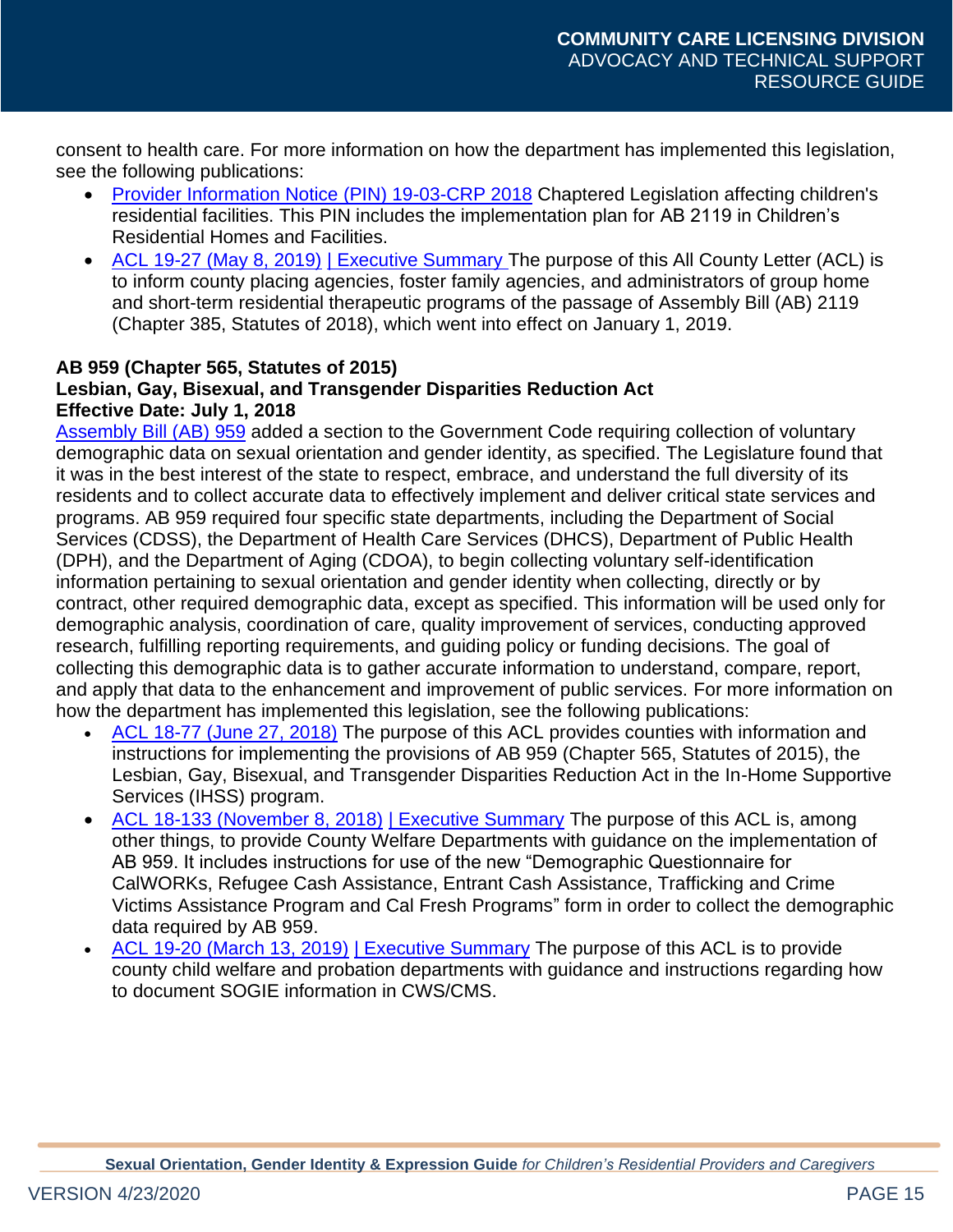#### **SB 179 (Chapter 853, Statutes of 2017) Gender identity: female, male, or nonbinary (Gender Recognition Act) Effective Date: January and September 1, 2018, as specified**

[Senate Bill \(SB\) 179](http://leginfo.legislature.ca.gov/faces/billNavClient.xhtml?bill_id=201720180SB179) (The Gender Recognition Act) amended, repealed, and added various sections to the Code of Civil Procedure, the Health and Safety Code, and the Vehicle Code, relating to gender identity. Effective January 1, 2018, SB 179, for purposes of obtaining a new birth certificate under the provisions for issuance of a new certificate related to gender transition, removed the requirement that an applicant have undergone any treatment, and instead authorized a person to submit to the State Registrar an application to change gender on the birth certificate and an affidavit attesting, under penalty of perjury, that the request for a change of gender is to conform the person's legal gender to the person's gender identity and not for any fraudulent purpose. Effective September 1, 2018, SB 179 removed the requirement that a person have undergone any treatment to seek a court judgment to recognize a change of gender and instead authorized an attestation. Also effective September 1, 2018, SB 179 authorized a change of gender in the court judgment to female, male, or nonbinary, provided modified procedures to obtain a court order for a change of name to conform to the petitioner's gender identity and a court judgment to recognize a change in the petitioner's gender, and provided a separate procedure for a person under 18 years of age to petition for a court judgment to recognize a change of gender, as specified. Effective January 1, 2019, SB 179 required an applicant for an original driver's license or renewal of a driver's license to choose a gender category of female, male, or nonbinary, as specified, and required the Department of Motor Vehicles to adopt regulations to provide a process for an amendment to a gender category under these provisions.

### **SB 731 (Chapter 805, Statutes of 2015) Foster Children: Housing: Gender Identity Effective Date: January 1, 2016**

[Senate Bill \(SB\) 731](http://leginfo.legislature.ca.gov/faces/billNavClient.xhtml?bill_id=201520160SB731) amended [Section 16001.9](http://leginfo.legislature.ca.gov/faces/codes_displaySection.xhtml?sectionNum=16001.9&lawCode=WIC) ("the Foster Youth Bill of Rights") of and added Section [16006](http://leginfo.legislature.ca.gov/faces/codes_displaySection.xhtml?sectionNum=16006&lawCode=WIC) to the Welfare and Institutions Code (WIC) and added [Section 1502.8](http://leginfo.legislature.ca.gov/faces/codes_displaySection.xhtml?sectionNum=1502.8&lawCode=HSC) to the Health and Safety Code (HSC). SB 731 added a personal right and a requirement that children and nonminor dependents in out-of-home care are to be placed according to their gender identity. For more information on how the department has implemented this legislation, see the following publications:

- [Implementation Plan for SB 731](http://www.cdss.ca.gov/Portals/9/170209%2016APX-04%20Chap%20Leg%20for%202015%20(Childrens%20Res).v4.pdf?ver=2017-02-14-160215-653) This document transmits summaries of, and implementation procedures for, legislation chaptered in 2015 affecting the Community Care Licensing Division, Children's Residential Facilities. The Implementation Plan for SB 731 (Leno) has been revised.
- [ACL 17-64 \(July 19, 2017\)](http://www.cdss.ca.gov/Portals/9/ACL/2017/17-64.pdf?ver=2017-08-10-132353-807) This All County Letter (ACL) is to notify all public child welfare and probation departments, Title lV-E tribes, private foster or adoption agencies, and group home providers of the changes to placement practices for children in out-of-home care resulting from SB 731.
- [ACIN I-30-18](http://www.cdss.ca.gov/Portals/9/ACIN/2018/I-30_18.pdf?ver=2018-06-12-093442-617) SB 731 Frequently Asked Questions (FAQ). The FAQ builds upon ACL 17-64 which provided information on the changes to placement practices for children in out-of-home care resulting from SB 731, which specifies that all children in foster care also have the right to be placed in their foster care placements according to their gender identity, not the gender listed in their case or court records.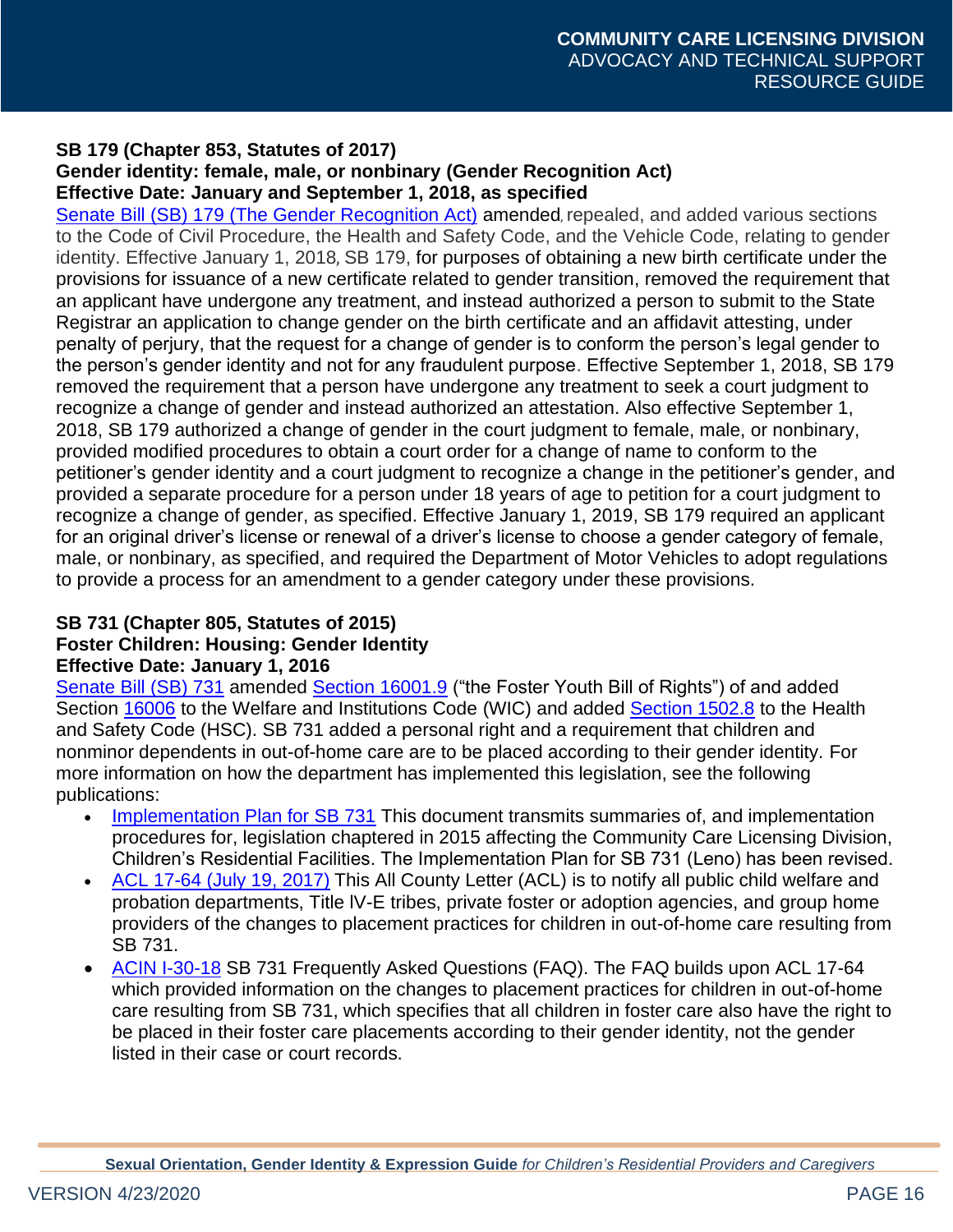- [Information and Resource Guide](http://www.cdss.ca.gov/inforesources) This website is intended to assist our business partners in understanding policies and practices of programs which fall under the authority of the California Department of Social Services.
- Senate Bill (SB) 731- [Placing Youth with Respect to Their Gender Identity,](http://www.cdss.ca.gov/LinkClick.aspx?fileticket=NP-PepXZCuM%3d&portalid=9) CDSS Children's Residential Quarterly (Spring 2018) This article, written by Shannan Wilber, Youth Policy Director at the National Center for Lesbian Rights (NCLR), and Jill Jacobs, Executive Director of Family Builders, provides an overview of SB 731 and information about implementation.
- [Foster Care Services: Cultural Competency, ORD No. 0116-01](http://www.cdss.ca.gov/inforesources/Post-Hearing-Regulations/ORD-No-0116-01) Regulations Package
- [PIN 17-12-CRP \(October 26, 2017\)](http://www.cdss.ca.gov/Portals/9/Users/106/06/106/PIN_17-12-CRP_10.26.17.pdf?ver=2017-10-26-105325-597) This Provider Information Notice (PIN) notifies providers of new regulations concerning cultural competency in foster care which took effect on October 1, 2017.

#### **AB 1266 (Chapter 85, Statutes of 2013) The School Success & Opportunity Act Effective Date: January 1, 2014**

[Assembly Bill \(AB\) 1266](https://leginfo.legislature.ca.gov/faces/billNavClient.xhtml?bill_id=201320140AB1266) amended [Section 221.5](http://leginfo.legislature.ca.gov/faces/codes_displaySection.xhtml?sectionNum=221.5&lawCode=EDC) of the Education Code, relating to pupil rights. This bill required that a pupil be permitted to participate in sex-segregated school programs and activities, including athletic teams and competitions, and use facilities consistent with their gender identity, irrespective of the gender listed on the pupil's records.

#### **SB 1172 (Chapter 835, Statutes of 2012) Sexual Orientation change efforts Effective Date: January 1, 2013**

[Senate Bill \(SB\) 1172](http://leginfo.legislature.ca.gov/faces/billNavClient.xhtml?bill_id=201120120SB1172) added [Article 15](http://leginfo.legislature.ca.gov/faces/codes_displaySection.xhtml?sectionNum=865&lawCode=BPC) (commencing with [Section 865\)](http://leginfo.legislature.ca.gov/faces/codes_displaySection.xhtml?sectionNum=865&lawCode=BPC) to Chapter 1 of Division 2 of the Business and Professions Code, relating to healing arts. This bill prohibited a mental health provider, as defined, from engaging in sexual orientation change efforts, as defined, with a patient under 18 years of age. The bill provided that any sexual orientation change efforts attempted on a patient under 18 years of age by a mental health provider shall be considered unprofessional conduct and shall subject the provider to discipline by the provider's licensing entity.

#### **AB 1856 (Chapter 639, Statutes of 2012) Foster Care Services: Cultural Competency Effective Date: January 1, 2013**

[Assembly Bill \(AB\) 1856](http://leginfo.legislature.ca.gov/faces/billNavClient.xhtml?bill_id=201120120AB1856) amended Sections [1522.41](http://leginfo.legislature.ca.gov/faces/codes_displaySection.xhtml?sectionNum=1522.41&lawCode=HSC) and [1529.2](http://leginfo.legislature.ca.gov/faces/codes_displaySection.xhtml?sectionNum=1529.2&lawCode=HSC) of the Health and Safety Code, and Sections [16001.9](http://leginfo.legislature.ca.gov/faces/codes_displaySection.xhtml?sectionNum=16001.9&lawCode=WIC) and [16003](http://leginfo.legislature.ca.gov/faces/codes_displaySection.xhtml?sectionNum=16003&lawCode=WIC) of the Welfare and Institutions Code, relating to foster care services to require the training for an administrator of a group home facility, licensed foster parent, and relative or nonrelative extended family member caregiver to also include instruction on cultural competency and sensitivity relating to, and best practices for, providing adequate care to lesbian, gay, bisexual, and transgender (LGBT) children in out-of-home care. Additionally, the bill provided that foster children have the right to have caregivers and child welfare personnel who have received instruction on cultural competency and sensitivity relating to, and best practices for, providing adequate care to LGBT children in out-of-home care. For more information on how the department has implemented this legislation, see the following publications:

• [Foster Care Services: Cultural Competency, ORD No. 0116-01](http://www.cdss.ca.gov/inforesources/Post-Hearing-Regulations/ORD-No-0116-01) Regulations Package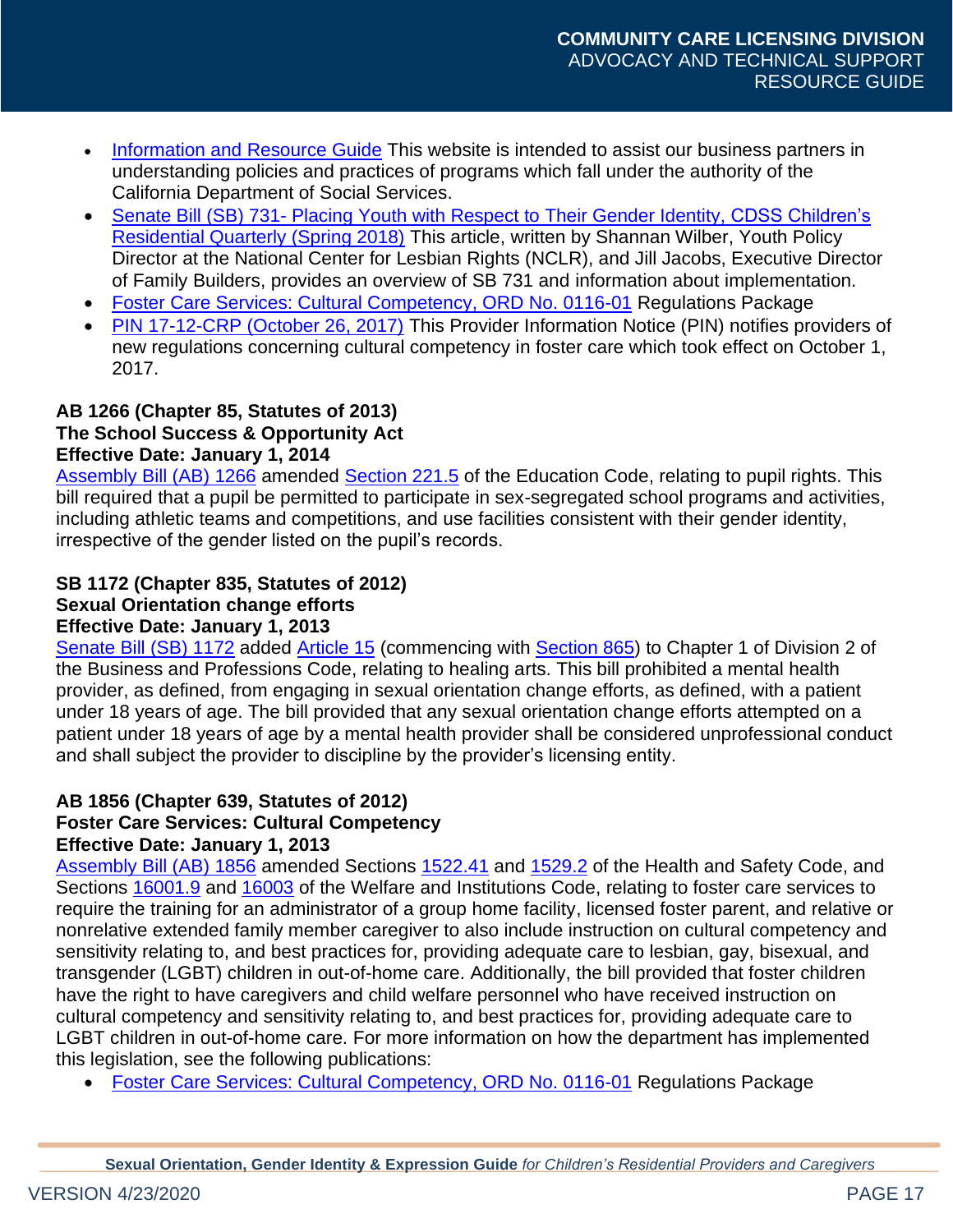• [PIN 17-12-CRP \(October 26, 2017\)](http://www.cdss.ca.gov/Portals/9/Users/106/06/106/PIN_17-12-CRP_10.26.17.pdf?ver=2017-10-26-105325-597) This Provider Information Notice (PIN) notifies providers of new regulations concerning cultural competency in foster care which took effect on October 1, 2017.

#### **SB 543 (Chapter 503, Statutes of 2010) Minors: Consent to Mental Health Services Effective Date: January 1, 2011**

[Senate Bill \(SB\) 543](http://leginfo.legislature.ca.gov/faces/billNavClient.xhtml?bill_id=200920100SB543) added [Article 3](http://leginfo.legislature.ca.gov/faces/codes_displaySection.xhtml?sectionNum=124260&lawCode=HSC) (commencing with [Section 124260\)](http://leginfo.legislature.ca.gov/faces/codes_displaySection.xhtml?sectionNum=124260&lawCode=HSC) to Chapter 4 of Part 2 of Division 106 of the Health and Safety Code and added [Section 14029.8](http://leginfo.legislature.ca.gov/faces/codes_displaySection.xhtml?sectionNum=14029.8&lawCode=WIC) to the Welfare and Institutions Code, relating to mental health. This bill, notwithstanding any provision of law, provided that a minor who is 12 years of age or older may consent to outpatient mental health services, if, in the opinion of the professional person, as defined, the minor is mature enough to participate intelligently in the mental health treatment or counseling services. The bill expanded the definition of a professional person to include a licensed clinical social worker, as specified, and a board certified or board eligible psychiatrist.

#### **AB 3015 (Chapter 557, Statutes of 2008) Foster Care: Technical Changes Effective Date: January 1, 2009)**

[Assembly Bill \(AB\)](http://leginfo.legislature.ca.gov/faces/billNavClient.xhtml?bill_id=200720080AB3015) 3015 amended Health and Safety Code Sections [1522.41](http://leginfo.legislature.ca.gov/faces/codes_displaySection.xhtml?sectionNum=1522.41&lawCode=HSC) and [1529.2](http://leginfo.legislature.ca.gov/faces/codes_displaySection.xhtml?sectionNum=1529.2&lawCode=HSC) to expand training for group home administrators and licensed caregivers to include applicable provisions of the California School Safety and Violence Prevention Act (commencing with Education Code Section [32228\)](http://leginfo.legislature.ca.gov/faces/codes_displaySection.xhtml?sectionNum=32228&lawCode=EDC). The training provides basic information on what schools are doing to safeguard children in a public-school setting. This training gives group home administrators and licensed caregivers the necessary tools to effectively address a public school with concerns that a foster child may be in an unsafe school environment. For more information on how the department has implemented this legislation, see the following publications:

• [CCL Information Release 2010-03](http://ccld.ca.gov/res/pdf/201003.pdf) Reasonable and Prudent Parent Standard for Group Homes and Training Regulations

#### **SB 518 (Chapter 649, Statutes of 2007) Juveniles: Youth Bill of Rights Effective Date: January 1, 2008**

[Senate Bill \(SB\) 518](http://leginfo.legislature.ca.gov/faces/billNavClient.xhtml?bill_id=200720080SB518) added [Article 1.5](http://leginfo.legislature.ca.gov/faces/codes_displaySection.xhtml?sectionNum=224.70&lawCode=WIC) (commencing with Section [224.70\)](http://leginfo.legislature.ca.gov/faces/codes_displaySection.xhtml?sectionNum=224.70&lawCode=WIC) to Chapter 2 of Part 1 of Division 2 of the Welfare and Institutions Code, relating to juveniles. This bill enacted the "Youth Bill of Rights" in connection with children confined in a facility of the Division of Juvenile Facilities—a place of confinement that is operated by, or contracted for, the Department of Corrections and Rehabilitation, for the purpose of the detention or commitment of children who are taken into custody and alleged to be within the description of Section 601 or 602 or who are adjudged to be a ward of the court. The bill enumerates various specific rights. The bill required every Division of Juvenile Facilities facility to provide each child who is placed in the facility with an age and developmentally appropriate orientation that includes an explanation and a copy of the rights and required a facility of the Division of Juvenile Facilities to post a listing of the rights.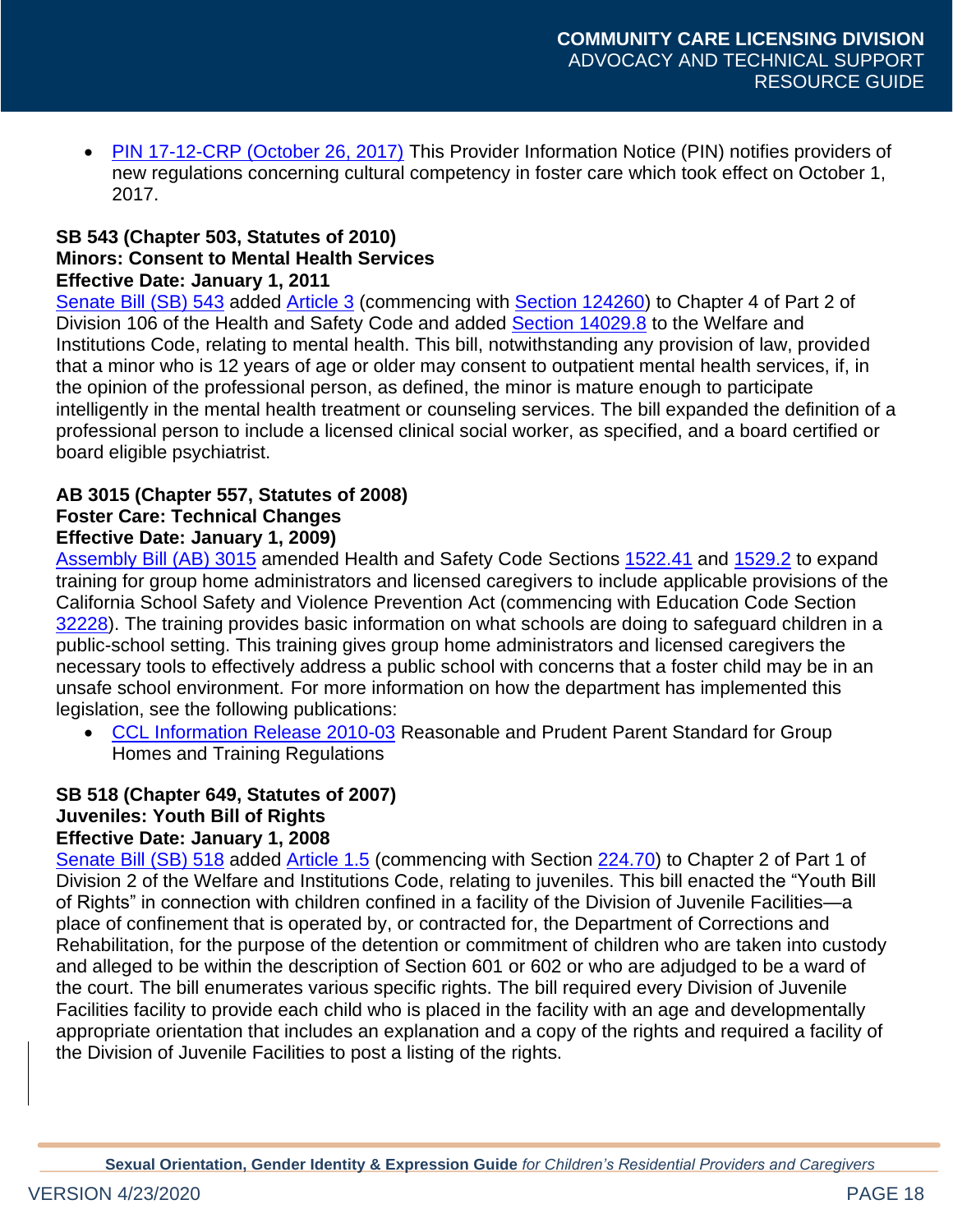#### **SB 1441 (Chapter 182, Statutes of 2006) Discrimination: state programs and activities: sexual orientation Effective Date: January 1, 2007**

[Senate Bill \(SB\) 1441](http://leginfo.legislature.ca.gov/faces/billNavClient.xhtml?bill_id=200520060SB1441) amended Section [11135](http://leginfo.legislature.ca.gov/faces/codes_displaySection.xhtml?sectionNum=11135&lawCode=GOV) of the Government Code, relating to antidiscrimination provisions. This bill added sexual orientation to these provisions and defined, for these purposes, "sex" and "sexual orientation." The bill further expanded the definition of discrimination under these provisions to include a perception that a person has any of these enumerated characteristics or that the person is associated with a person who has, or is perceived to have, any of these characteristics.

#### **AB 458 (Chapter 331, Statutes of 2003) Foster Care Non-Discrimination Act Effective Date: January 1, 2004**

[Assembly Bill \(AB\) 458](http://leginfo.legislature.ca.gov/faces/billNavClient.xhtml?bill_id=200320040AB458) amended Sections [1522.41,](http://leginfo.legislature.ca.gov/faces/codes_displaySection.xhtml?sectionNum=1522.41&lawCode=HSC) [1529.2,](http://leginfo.legislature.ca.gov/faces/codes_displaySection.xhtml?sectionNum=1529.2&lawCode=HSC) and [1563](http://leginfo.legislature.ca.gov/faces/codes_displaySection.xhtml?sectionNum=1563&lawCode=HSC) of the Health and Safety Code, and amended Sections [16001.9](http://leginfo.legislature.ca.gov/faces/codes_displaySection.xhtml?sectionNum=16001.9&lawCode=WIC) and [16003](http://leginfo.legislature.ca.gov/faces/codes_displaySection.xhtml?sectionNum=16003&lawCode=WIC) of, and added Section [16013](http://leginfo.legislature.ca.gov/faces/codes_displaySection.xhtml?sectionNum=16013&lawCode=WIC) to, the Welfare and Institutions Code, "fair and equal access to all available services, placement, care, treatment, and benefits, and to not be subject to discrimination or harassment on the basis of actual or perceived race, ethnic group identification, ancestry, national origin, color, religion, sex, sexual orientation, gender identity, mental or physical disability, or HIV status." This legislation provided that it is the policy of the state that all persons engaged in providing care and services to foster children are to have fair and equal access to all available programs, benefits, services, and licensing processes, and shall not be subjected to discrimination or harassment based on sexual orientation and gender identity, among other things. The bill provided that this policy shall not be interpreted to create or modify existing preferences for foster placements, or to limit the local placement agency's ability to make placement decisions for the child based on the child's best interests. This legislation also amended training requirements for administrators, licensing personnel, licensed and certified foster parents, and relative caregivers to include training on anti-discrimination regarding sexual orientation and gender identity. For more information on how the department has implemented this legislation, see the following publications:

• [ACIN I-81-10 \(October 20, 2010\)](http://www.cdss.ca.gov/lettersnotices/entres/getinfo/acin/2010/I-81_10.pdf) The purpose of this All County Information Notice (ACIN) is to provide public and private child welfare, adoption agencies and probation department's information on resources available to improve services to LGBTQ children, their caregivers and LGBT prospective foster and adoptive parents.

# **AB 537 (Chapter 587, Statutes of 1999)**

#### **The California Student Safety and Violence Prevention Act Effective Date: January 1, 2000**

[The California Student Safety and Violence Prevention Act of 2000](http://leginfo.legislature.ca.gov/faces/billNavClient.xhtml?bill_id=199920000AB537) amended Sections [200,](http://leginfo.legislature.ca.gov/faces/codes_displaySection.xhtml?sectionNum=200&lawCode=EDC) [220,](http://leginfo.legislature.ca.gov/faces/codes_displaySection.xhtml?sectionNum=220&lawCode=EDC) [66251,](http://leginfo.legislature.ca.gov/faces/codes_displaySection.xhtml?sectionNum=66251&lawCode=EDC) and [66270](http://leginfo.legislature.ca.gov/faces/codes_displaySection.xhtml?sectionNum=66270&lawCode=EDC) of, to add Section [241](http://leginfo.legislature.ca.gov/faces/codes_displaySection.xhtml?sectionNum=241&lawCode=EDC) to, and amended and renumbered Sections [221](http://leginfo.legislature.ca.gov/faces/codes_displaySection.xhtml?sectionNum=221&lawCode=EDC) and [66271](http://leginfo.legislature.ca.gov/faces/codes_displaySection.xhtml?sectionNum=66271&lawCode=EDC) of, the Education Code, relating to discrimination. The act prohibits discrimination and harassment on the basis of sexual orientation or gender identity in California public schools, as specified.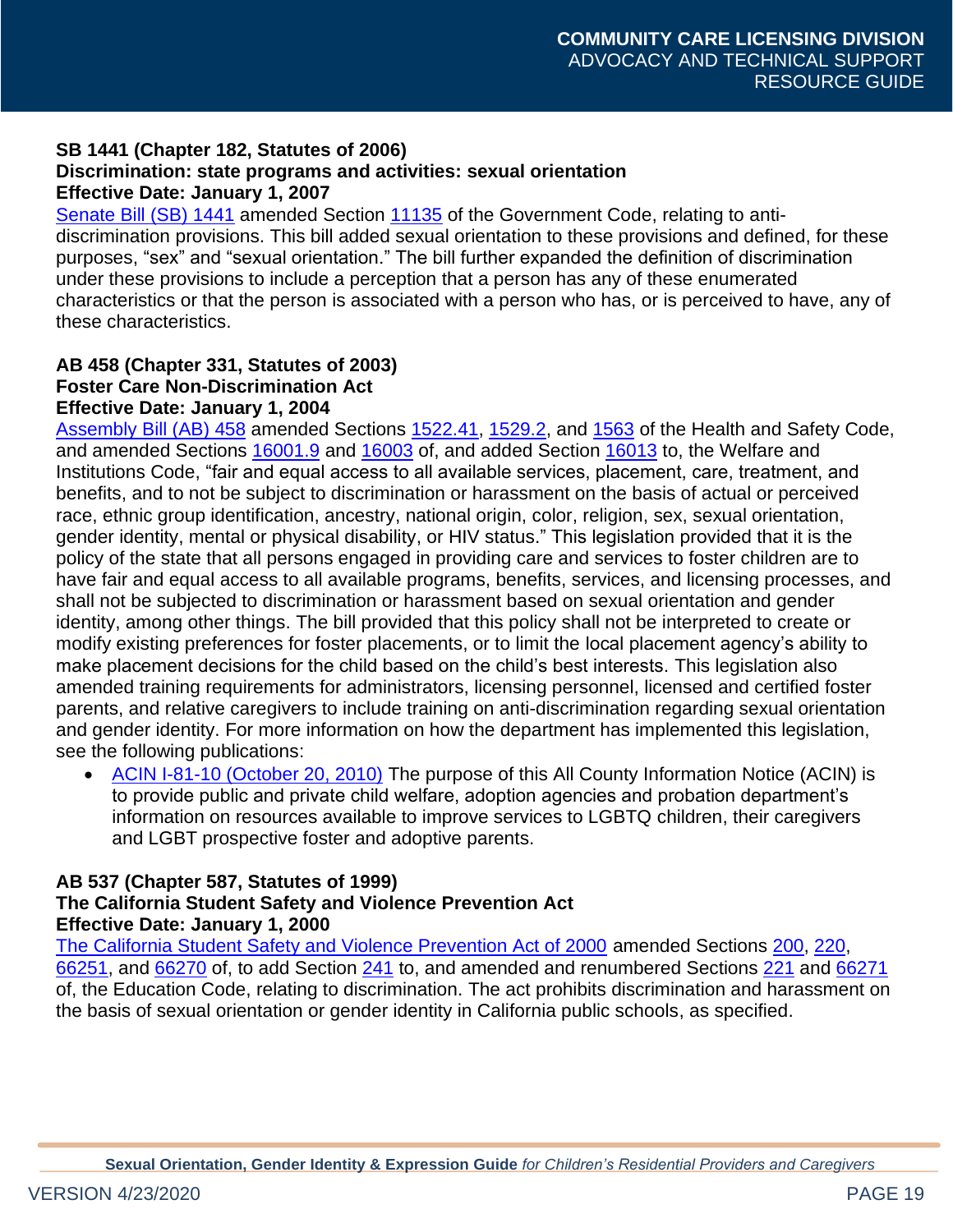# <span id="page-19-0"></span>**Appendix of Terms and Meanings**

The Department has compiled a glossary of terms related to SOGIE to provide context and meaning for the language used in this guide and to help establish a framework from which caregivers and other individuals involved in the child welfare system can form a common understanding. The glossary can also be used as a starting point for discussion, but the best source for appropriate terminology regarding a child in care will always be that individual child.

| <b>Term</b>                                    | What does this mean?                                                                                                                                                                                                                                                                                                                                                                                                                                                                                                                                         | How is it used?                                                                                                                                                                                                                                                                                                                                                                                                                                                                                                                                                                                                                                                                                                                                                                    |
|------------------------------------------------|--------------------------------------------------------------------------------------------------------------------------------------------------------------------------------------------------------------------------------------------------------------------------------------------------------------------------------------------------------------------------------------------------------------------------------------------------------------------------------------------------------------------------------------------------------------|------------------------------------------------------------------------------------------------------------------------------------------------------------------------------------------------------------------------------------------------------------------------------------------------------------------------------------------------------------------------------------------------------------------------------------------------------------------------------------------------------------------------------------------------------------------------------------------------------------------------------------------------------------------------------------------------------------------------------------------------------------------------------------|
| <b>Gender and</b><br>Gender<br><b>Identity</b> | A person's internal identification as<br>male, female, or something in between<br>or outside of the gender binary.<br>Typically, medical personnel "assign"<br>an infant's sex based primarily on the<br>child's genitalia. An infant's assigned<br>sex is typically recorded on the birth<br>certificate and is treated as the child's<br>legal gender for most purposes. Most<br>people's gender identity matches their<br>assigned sex. However, some people<br>have a gender that is different from the<br>sex assigned to them at birth <sup>14</sup> . | People use a variety of terms to describe<br>their gender and gender identity including<br>but not limited to:<br>Androgynous: Identifying and/or<br>presenting as neither distinguishably<br>masculine nor distinguishably feminine<br>[Human Rights Campaign, 2018].<br><b>Binary:</b> The belief that such things as<br>gender identity have only two distinct,<br>opposite, and disconnected forms. In other<br>words, they believe in the gender binary,<br>or that only male and female genders<br>exist. As a rejection of this belief, many<br>people embrace a non-binary gender<br>identity [Educating for Global<br>Understanding, 2010].<br>Cisgender: A term used to describe a<br>person whose gender identity aligns with<br>that typically associated with the sex |
| <b>Gender and</b><br>Gender<br><b>Identity</b> |                                                                                                                                                                                                                                                                                                                                                                                                                                                                                                                                                              | assigned to them at birth[Human Rights<br>Campaign, 2018].<br><b>Gender Identity: a person's identity</b><br>based on the individual's stated gender<br>identity, without regard to whether the self-<br>identified gender accords with the<br>individual's physical appearance, surgical<br>history, genitalia, legal sex, sex assigned<br>at birth, or name and sex, as it appears in<br>medical records, and without regard to any<br>contrary statement by any other person,<br>including a family member, conservator, or<br>legal representative. An individual who                                                                                                                                                                                                          |

<sup>14</sup> Transgender and Gender Nonconforming Children in California, 2018. *Retrieved from <http://www.ccld.ca.gov/res/pdf/TGNCChildrenCAFosterCare.pdf>*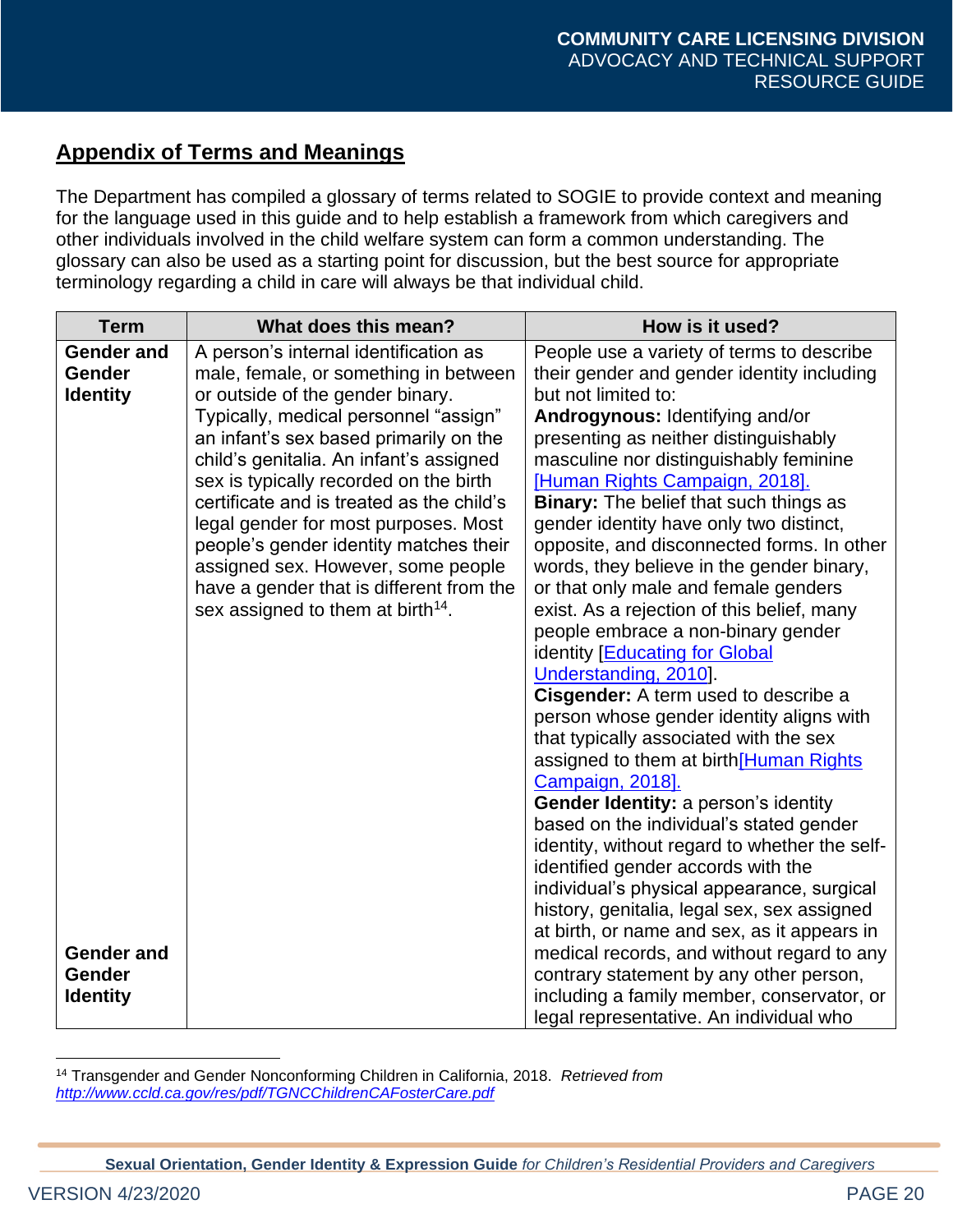| <b>Term</b>                 | What does this mean? | How is it used?                                                                                                                         |
|-----------------------------|----------------------|-----------------------------------------------------------------------------------------------------------------------------------------|
|                             |                      | lacks the present ability to communicate<br>his or her gender identity shall retain the<br>gender identity most recently expressed      |
|                             |                      | by that individual [Health and Safety Code<br>Section 1439.50(b)]. <sup>15</sup>                                                        |
|                             |                      | <b>Gender Dysphoria: Clinically significant</b><br>distress caused when a person's assigned                                             |
|                             |                      | birth gender is not the same as the one<br>with which they identify[Human Rights                                                        |
|                             |                      | Campaign, 2018].<br>Gender Expression: a person's gender-                                                                               |
|                             |                      | related appearance and behavior whether<br>or not stereotypically associated with the                                                   |
|                             |                      | person's assigned sex at birth [Civil Code<br>Section 51(e)(5)]. <sup>16</sup>                                                          |
|                             |                      | <b>Gender Fluid: According to the Oxford</b><br>English Dictionary, a person who does not<br>identify with a single fixed gender; of or |
|                             |                      | relating to a person having or expressing a<br>fluid or unfixed gender identity[Human                                                   |
|                             |                      | Rights Campaign, 2018].<br><b>Gender Non-Conforming (GNC):</b>                                                                          |
|                             |                      | describes people whose gender<br>expression differs from the cultural norms                                                             |
|                             |                      | prescribed for their assigned sex. The<br>terms "gender expansive," "gender                                                             |
|                             |                      | diverse," and "gender variant" are also<br>used to describe gender nonconforming                                                        |
|                             |                      | individuals. Some gender nonconforming<br>people have an identity that is "nonbinary,"                                                  |
| <b>Gender and</b><br>Gender |                      | meaning their gender identity is neither<br>male nor female. Others identify as some                                                    |
| <b>Identity</b>             |                      | combination of male and female. Still<br>others identify as either male or female but                                                   |

<sup>15</sup> As previously published by the California Department of Social Services (CDSS) gender identity means **"**a person's internal identification or self-image as male, female, or other" but as many of these terms remain changeable, fluid, and/or debated the Department in collaboration with stakeholders has chosen to include updated language in this glossary [FFA ILS 4 Section 88201(c)(g)(2); STRTP ILS Section 87001(g)(2); Title 22 Section 84001(g)(2); Title 22 Section 83001(g)(2); Title 22 Section  $86001(g)(2)$ ; Title 22 Section 89201(g)(2); Title 22 Section 8801(g)(2)].

<sup>16</sup> As previously published by the California Department of Social Services (CDSS) gender expression means **"**refers to the ways a person communicates their gender identity through clothing, haircut, behavior, and interaction with others" but as many of these terms remain changeable, fluid, and/or debated the Department in collaboration with stakeholders has chosen to include updated language in this glossary [FFA ILS 4 Section 88201(c)(g)(1); STRTP ILS 87001(g)(1); Title 22 Section 84001(g)(1); Title 22 Section 83001(g)(1); Title 22 Section 86001(g)(1); Title 22 Section 89201(g)(1); Title 22 Section 88001(g)(1)].

**Sexual Orientation, Gender Identity & Expression Guide** *for Children's Residential Providers and Caregivers*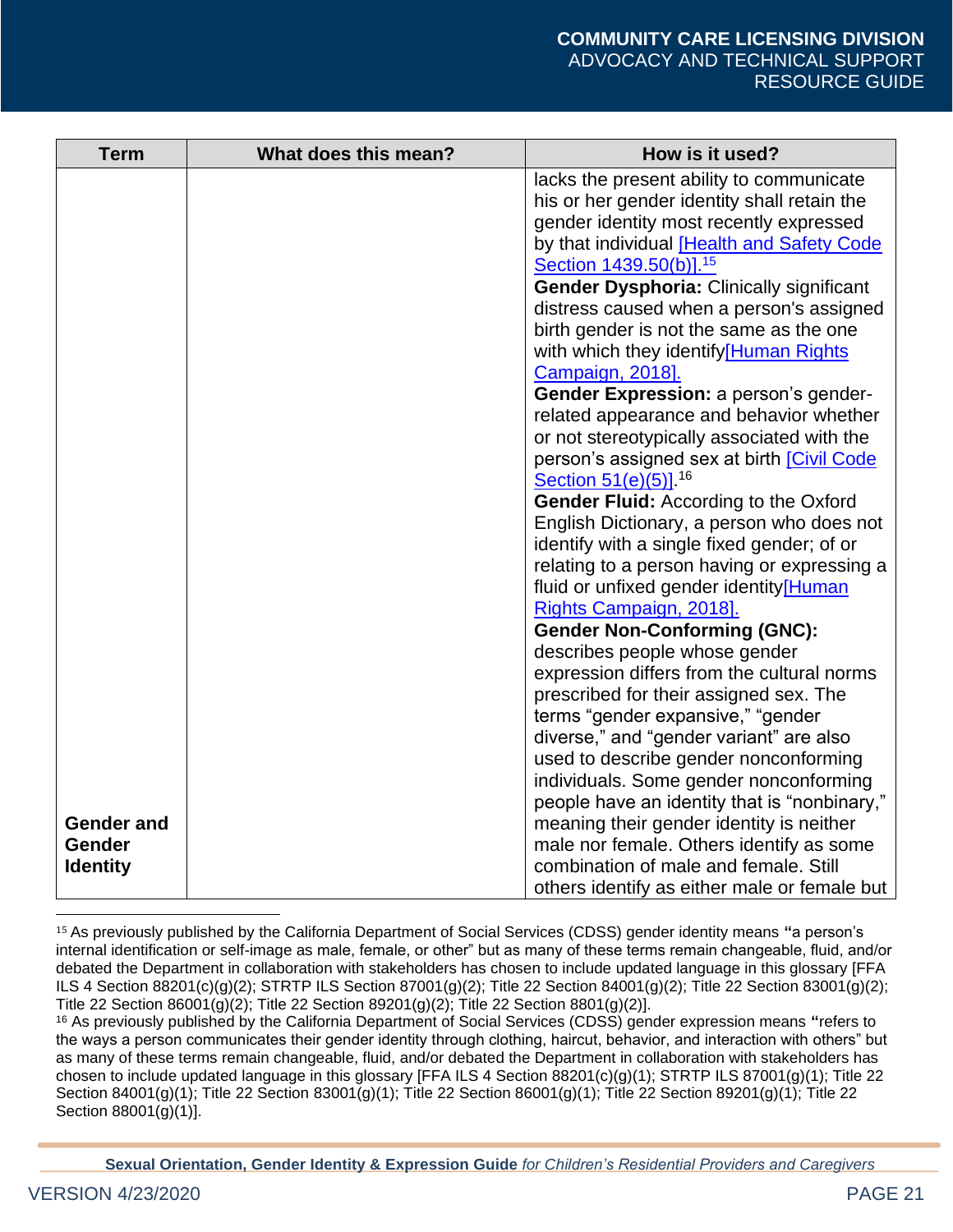<sup>17</sup> Transgender and Gender Nonconforming Children in California, 2018. *Retrieved from <http://www.ccld.ca.gov/res/pdf/TGNCChildrenCAFosterCare.pdf>*

<sup>18</sup> As previously published by the California Department of Social Services (CDSS) gender expression means **"**a person whose gender identity does not correspond with their anatomical sex. A transgender girl or woman is a girl or woman whose birth sex was male but who understands herself to be female. A transgender boy or man is a boy or man whose birth sex was female but who understands himself to be male" but as many of these terms remain changeable, fluid, and/or debated the Department in collaboration with stakeholders has chosen to include updated language in this glossary [FFA ILS 4 Section 88201(t)(1); STRTP ILS 87001(t)(1); Title 22 Section 84001(t)(1); Title 22 Section 83001(t)(1); Title 22 Section 86001(t)(1); Title 22 Section 89201(t)(1); Title 22 Section 88001(t)(1)].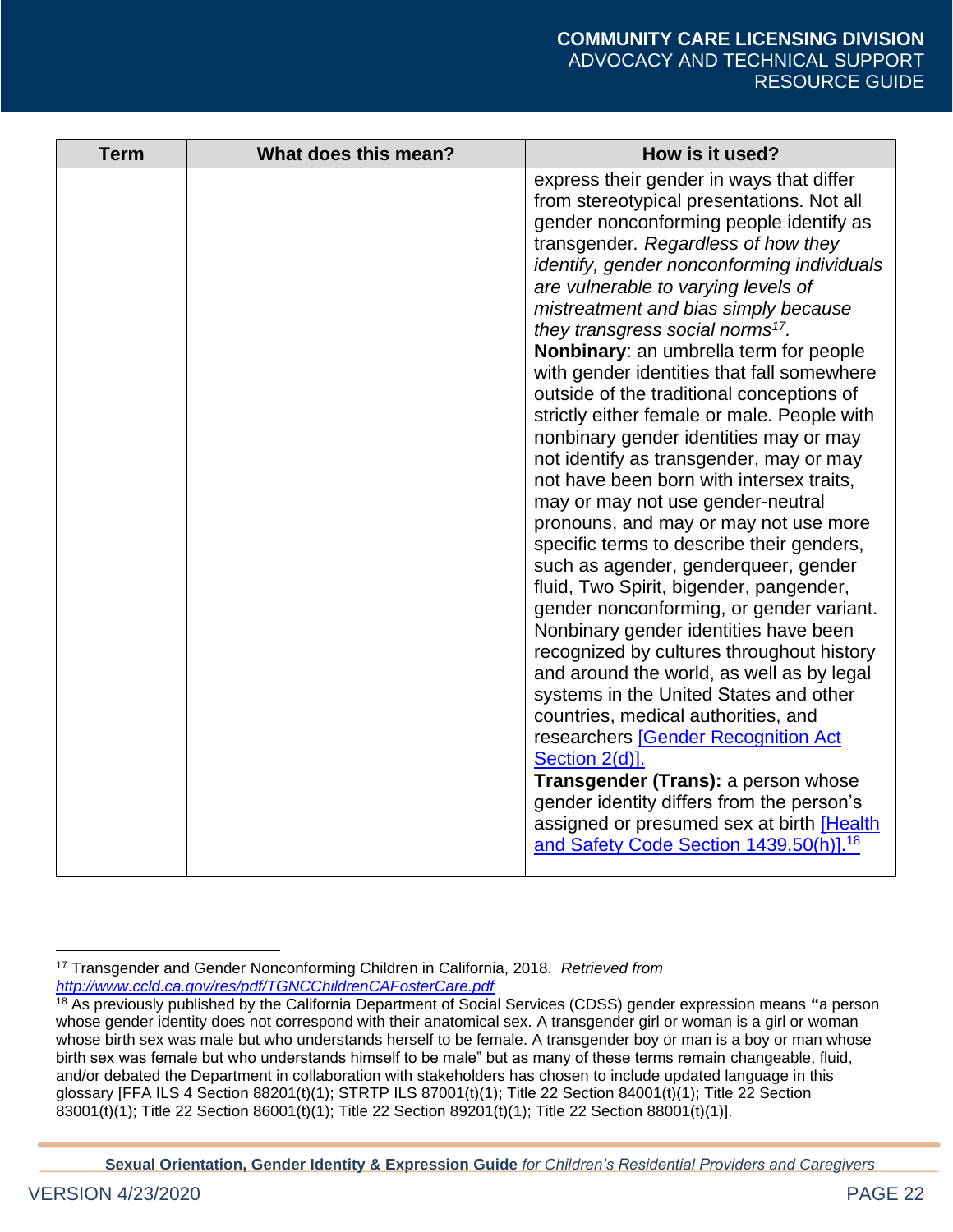| <b>Term</b>                 | What does this mean?                                                                                                                                                                                                                                                                                                                                                                                                                                                                                                                                                                       | How is it used?                                                                                                                                                                                                                                                                                                                                                                                                                                                                                                                                                                                                                                                                                                                                                                                                                                                                                                                                                                                                                                                                                                                                                                                                                                                                                                                                                                                                                                                                                                                                                                                            |
|-----------------------------|--------------------------------------------------------------------------------------------------------------------------------------------------------------------------------------------------------------------------------------------------------------------------------------------------------------------------------------------------------------------------------------------------------------------------------------------------------------------------------------------------------------------------------------------------------------------------------------------|------------------------------------------------------------------------------------------------------------------------------------------------------------------------------------------------------------------------------------------------------------------------------------------------------------------------------------------------------------------------------------------------------------------------------------------------------------------------------------------------------------------------------------------------------------------------------------------------------------------------------------------------------------------------------------------------------------------------------------------------------------------------------------------------------------------------------------------------------------------------------------------------------------------------------------------------------------------------------------------------------------------------------------------------------------------------------------------------------------------------------------------------------------------------------------------------------------------------------------------------------------------------------------------------------------------------------------------------------------------------------------------------------------------------------------------------------------------------------------------------------------------------------------------------------------------------------------------------------------|
| Gender<br><b>Expression</b> | The manner in which people<br>communicate their gender to others-<br>through their clothing, mannerisms,<br>and hairstyle, for example. A person's<br>gender expression may be fluid or<br>even situational, meaning that the<br>person presents their gender<br>differently in different settings. For<br>example, a child may wear<br>stereotypically feminine clothing at<br>home and stereotypically masculine<br>clothing at school. A person's<br>expression of gender may be neither<br>masculine nor feminine or may<br>combine masculine and feminine<br>elements <sup>19</sup> . | <b>Masculine:</b> having qualities appropriate to<br>or usually associated with a man<br>[Merriam-Webster Incorporated, 2019].<br><b>Feminine:</b> characteristic of or appropriate<br>or unique to women [Merriam-Webster<br>Incorporated, 2019].<br><b>Gender Transition: refers to the process</b><br>by which transgender people align their<br>gender appearance more closely with their<br>gender identity. Transgender people may<br>choose to transition as children,<br>teenagers, or adults. The process is<br>unique for each individual and may<br>include:<br>Social transition: living in alignment<br>with one's gender identity, which may<br>include changing one's name,<br>hairstyle, clothing, identity documents,<br>and the pronouns used to describe<br>oneself. Social transition may also<br>include participation in sports and other<br>activities or accessing restrooms and<br>changing rooms consistent with one's<br>gender identity.<br>Pubertal suppression: temporarily and<br>reversibly suppressing puberty by<br>using gonadotropin-releasing hormone<br>analogs or "hormone blockers."<br>Delaying puberty prevents the<br>increased dysphoria associated with<br>puberty and avoids the development of<br>permanent secondary-sex<br>characteristics. Pausing puberty allows<br>TGNC children additional time to work<br>with health and behavioral health<br>providers to determine the next steps<br>in their transition, if any.<br>Cross sex hormone therapy: using<br>$\bullet$<br>cross-sex hormones (testosterone or<br>estrogen) to induce masculinizing or |

<sup>19</sup> Transgender and Gender Nonconforming Children in California, 2018. *Retrieved from <http://www.ccld.ca.gov/res/pdf/TGNCChildrenCAFosterCare.pdf>*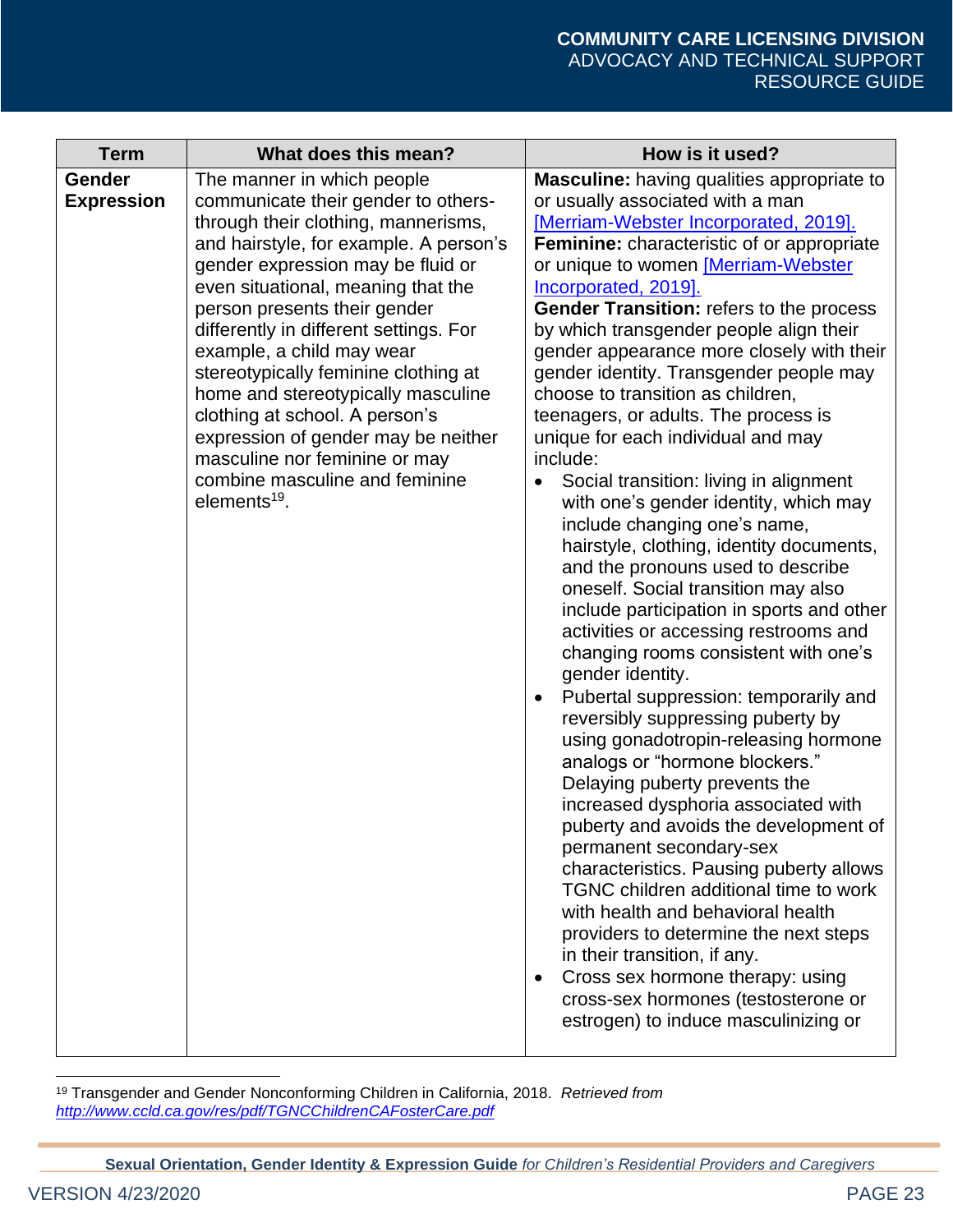| <b>Term</b>                         | What does this mean?                                                                                                                                                                                                                                                                                                                                                                                                                   | How is it used?                                                                                                                                                                                                                                                                                                                                                                                                                                                                                                                                                                                                                                                                                   |
|-------------------------------------|----------------------------------------------------------------------------------------------------------------------------------------------------------------------------------------------------------------------------------------------------------------------------------------------------------------------------------------------------------------------------------------------------------------------------------------|---------------------------------------------------------------------------------------------------------------------------------------------------------------------------------------------------------------------------------------------------------------------------------------------------------------------------------------------------------------------------------------------------------------------------------------------------------------------------------------------------------------------------------------------------------------------------------------------------------------------------------------------------------------------------------------------------|
| Gender<br><b>Expression</b>         |                                                                                                                                                                                                                                                                                                                                                                                                                                        | feminizing physical changes consistent<br>with one's gender identity.<br>Gender confirmation surgery:<br>$\bullet$<br>undergoing surgical procedures that<br>change the appearance and/or function<br>of one's physical body to align it with<br>one's gender identity.<br><b>Transgender and Gender Nonconforming</b><br>Children in California, 2018].                                                                                                                                                                                                                                                                                                                                          |
| <b>Sex</b>                          | Typically, medical personnel "assign"<br>an infant's sex based primarily on the<br>child's genitalia. An infant's assigned<br>sex is typically recorded on the birth<br>certificate and is treated as the child's<br>legal gender for most purposes. Most<br>people's gender identity matches their<br>assigned sex. However, some people<br>have a gender that is different from the<br>sex assigned to them at birth <sup>20</sup> . | <b>Male:</b> An individual of the sex that is<br>typically capable of producing small,<br>usually motile gametes (such as sperm or<br>spermatozoa) which fertilize the eggs of a<br>female [Merriam-Webster Incorporated,<br>2019].<br><b>Female:</b> Of, relating to, or being the sex<br>that typically has the capacity to bear<br>young or produce eggs [Merriam-Webster<br>Incorporated, 2019].<br><b>Intersex:</b> Is an umbrella term used to<br>describe natural bodily variations, which<br>can include external genitalia, internal sex<br>organs, chromosomes, or hormonal<br>differences that transcend typical ideas of<br>male and female [Gender Recognition Act<br>Section 2(c)]. |
| <b>Sexual</b><br><b>Orientation</b> | Describes a person's emotional,<br>romantic or sexual attraction to others<br>that may be shaped at an early age<br>[FFA ILS 4 Section 88201(s)(2);<br>STRTP ILS Section 87001(s)(2); 22<br>CCR Section 88001(s)(1); 22 CCR<br>Section 89201(s)(3); 22 CCR Section<br>84001(s)(2); 22 CCR Section<br>83001(s)(1); 22 CCR Section<br>$86001(s)(1)$ .                                                                                    | People use a variety of terms to describe<br>their sexual orientation, including but not<br>limited to:<br><b>Asexual:</b> The lack of a sexual attraction or<br>desire for other people [Human Rights<br>Campaign, 2018].<br>Bisexual: A person emotionally,<br>romantically or sexually attracted to more<br>than one gender though not necessarily<br>simultaneously, in the same way or to the<br>same degree [Human Rights Campaign,<br><u>2018].</u>                                                                                                                                                                                                                                        |

<sup>20</sup> Transgender and Gender Nonconforming Children in California, 2018. *Retrieved from <http://www.ccld.ca.gov/res/pdf/TGNCChildrenCAFosterCare.pdf>*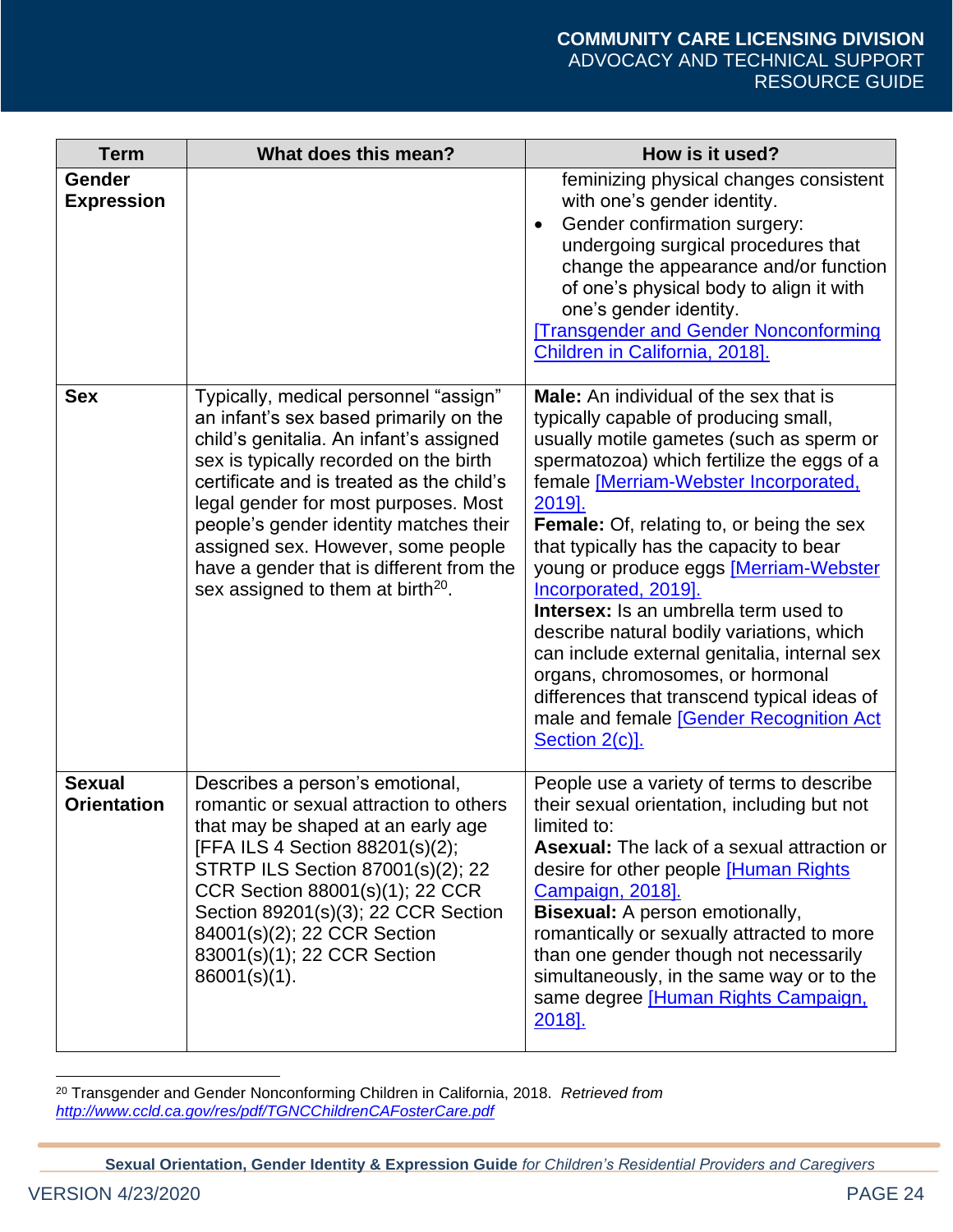| <b>Term</b>                         | What does this mean? | How is it used?                                                                                                                                                                                                                                                                                                                                                                                                                                                                                                                                                                                                                                                                                                                                                                                                                                                                                                                                                                                                                                                                                                                                                                                                                                                                                                                                                                                                                                                                                                                                                                                                                                                                          |
|-------------------------------------|----------------------|------------------------------------------------------------------------------------------------------------------------------------------------------------------------------------------------------------------------------------------------------------------------------------------------------------------------------------------------------------------------------------------------------------------------------------------------------------------------------------------------------------------------------------------------------------------------------------------------------------------------------------------------------------------------------------------------------------------------------------------------------------------------------------------------------------------------------------------------------------------------------------------------------------------------------------------------------------------------------------------------------------------------------------------------------------------------------------------------------------------------------------------------------------------------------------------------------------------------------------------------------------------------------------------------------------------------------------------------------------------------------------------------------------------------------------------------------------------------------------------------------------------------------------------------------------------------------------------------------------------------------------------------------------------------------------------|
| <b>Sexual</b><br><b>Orientation</b> |                      | Gay: A person who is emotionally,<br>romantically or sexually attracted to<br>people of the same gender [Human Rights<br>Campaign, 2018].<br>Heterosexual or Straight: Of, relating to,<br>or characterized by a tendency to direct<br>sexual desire toward the opposite sex<br>[Merriam-Webster Incorporated, 2019].<br>Lesbian: A term used to describe a<br>woman who is emotionally, romantically,<br>or sexually attracted primarily to women<br><b>Human Rights Campaign, 2018</b> .<br><b>Queer:</b> A term used by some people—<br>particularly young peopel-to describe<br>themselves and/or their community.<br>Reclaimed from its earlier negative use,<br>the term is valued by some for its<br>defiance, by some because it can be<br>inclusive of the entire community, and by<br>others who find it to be an appropriate<br>term to describe their more fluid identities.<br>Traditionally a negative or pejorative term<br>for people who are gay, queer is still<br>sometimes disliked within the LGBTQ<br>community. Due to its varying meanings,<br>this word should only be used when self-<br>identifying or quoting someone who self-<br>identifies as queer (i.e. "My cousin<br>identifies as queer") $21$ .<br>Questioning: A term used to describe<br>people who are in the process of exploring<br>their sexual orientation or gender identity<br>[Human Rights Campaign, 2018].<br><b>Pansexual or Omnisexual: Describes</b><br>someone who has the potential for<br>emotional, romantic or sexual attraction to<br>people of any gender though not<br>necessarily simultaneously, in the same<br>way or to the same degree [Human Rights<br>Campaign, 2018]. |
|                                     |                      |                                                                                                                                                                                                                                                                                                                                                                                                                                                                                                                                                                                                                                                                                                                                                                                                                                                                                                                                                                                                                                                                                                                                                                                                                                                                                                                                                                                                                                                                                                                                                                                                                                                                                          |

<sup>&</sup>lt;sup>21</sup> All County Letter No. **18-133** Implementation of Assembly Bill, 2018.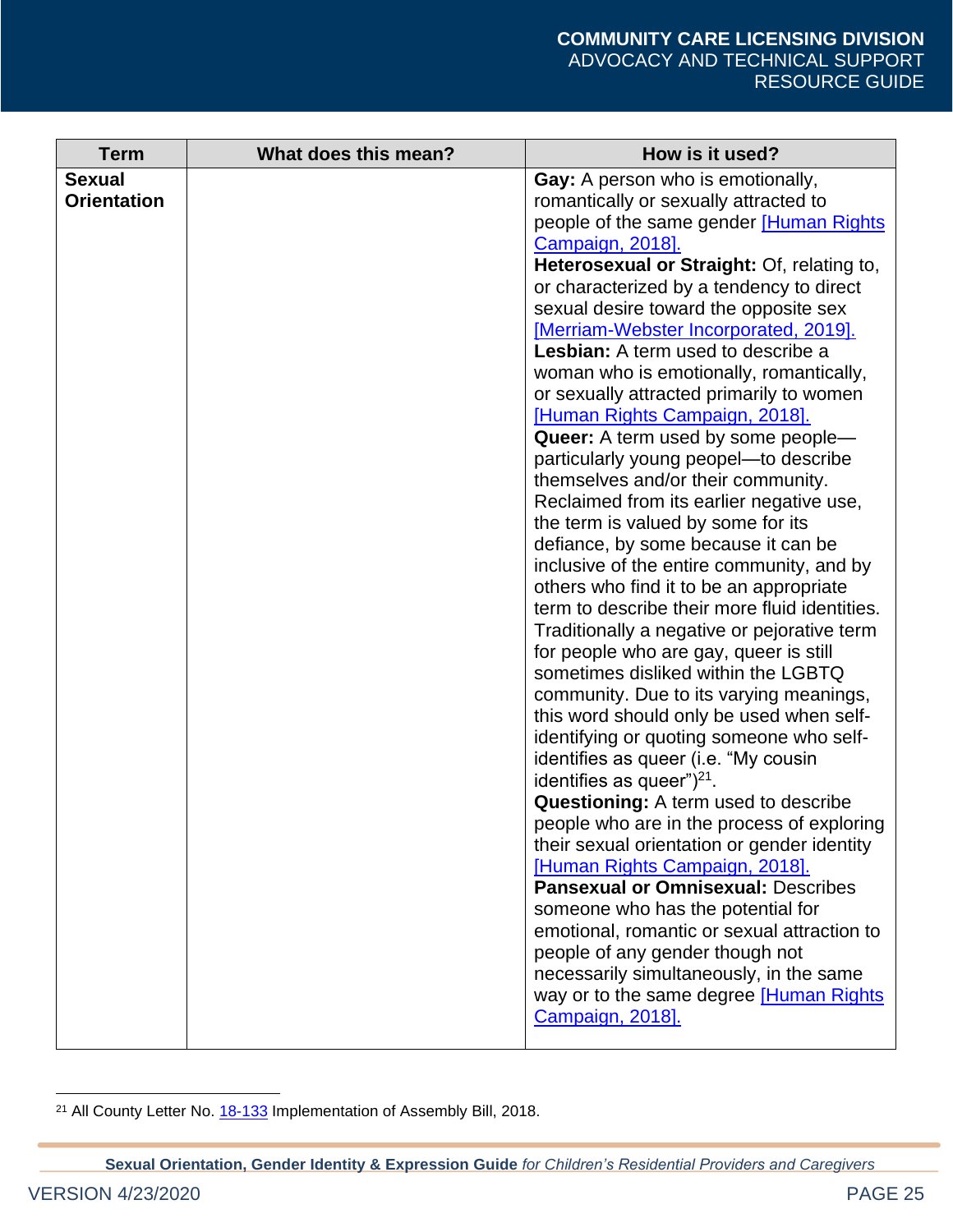| <b>Term</b>                                                    | What does this mean? | How is it used?                                                                                                                                                                                                                                                                                                                                                                                                                                                                                                                                                                                                                                                                                                                                                                                                                                                                                                                                                                                                                                                                                                                                                                                                                                                                                                                                                                                                                                               |
|----------------------------------------------------------------|----------------------|---------------------------------------------------------------------------------------------------------------------------------------------------------------------------------------------------------------------------------------------------------------------------------------------------------------------------------------------------------------------------------------------------------------------------------------------------------------------------------------------------------------------------------------------------------------------------------------------------------------------------------------------------------------------------------------------------------------------------------------------------------------------------------------------------------------------------------------------------------------------------------------------------------------------------------------------------------------------------------------------------------------------------------------------------------------------------------------------------------------------------------------------------------------------------------------------------------------------------------------------------------------------------------------------------------------------------------------------------------------------------------------------------------------------------------------------------------------|
| <b>Other Terms</b><br>to Know<br><b>Other Terms</b><br>to Know |                      | Ally: A person who is not LGBTQIA+ but<br>shows support for LGBTQIA+ people and<br>promotes equality in a variety of ways<br><b>Human Rights Campaign, 2018].</b><br>Biphobia: Prejudice, fear or hatred<br>directed toward bisexual people [Human<br>Rights Campaign, 2018].<br><b>Closeted: Describes an LGBTQIA+</b><br>person who has not disclosed their sexual<br>orientation or gender identity [Human<br>Rights Campaign, 2018].<br><b>Coming Out: Refers to voluntarily making</b><br>public one's sexual orientation and/or<br>gender identity [University of California<br>San Francisco LGBT Resource Center,<br>2019<br>Homophobia: Prejudice, fear or hatred<br>directed toward people who are attracted<br>to members of the same sex [Human<br>Rights Campaign, 2018].<br>Living Openly: A state in which<br>LGBTQIA+ people are comfortably out<br>about their sexual orientation or gender<br>identity – where and when it feels<br>appropriate to them [Human Rights<br>Campaign, 2018].<br><b>Outing: Exposing someone's SOGIE "to</b><br>others without their permission. Outing<br>someone can have serious repercussions<br>on employment, housing, economic<br>stability, religious or family situations, and<br>personal safety (including hate crimes and<br>deadly violence)". [Human Rights<br>Campaign, 2018].<br>Transphobia: Prejudice, fear or hatred<br>directed toward transgender people<br>[Human Rights Campaign, 2018]. |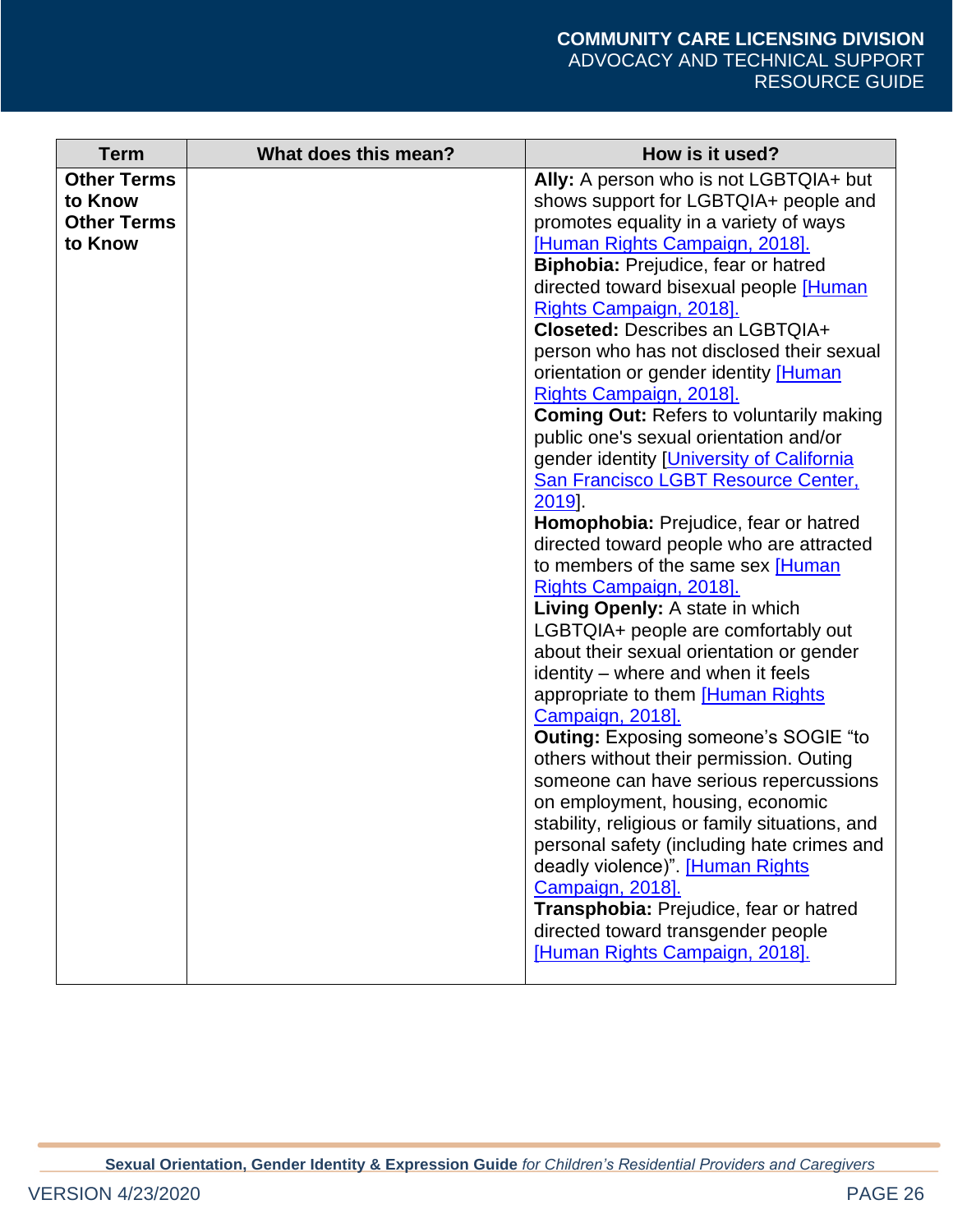# <span id="page-26-0"></span>**APPENDIX OF APPLICABLE LICENSING LAWS**

This Appendix provides references to some specific statutes, regulations, standards, and written directives that are applicable to this resource guide. However, this Appendix is not exhaustive. For more information on applicable legal requirements, please review the statutes, regulations, standards and/or written directives applicable to your facility category or resource family home. You may also visit the [CDSS Community Care Licensing Website.](http://www.cdss.ca.gov/inforesources/Community-Care-Licensing) *The following list includes hyperlinks in the titles and citations for further text on the statute.* 

# **Health and Safety Code (HSC)**

[HSC Section 1502.8](http://leginfo.legislature.ca.gov/faces/codes_displaySection.xhtml?sectionNum=1502.8&lawCode=HSC) Adoption of regulations [HSC Section 1522.41](http://leginfo.legislature.ca.gov/faces/codes_displaySection.xhtml?sectionNum=1522.41&lawCode=HSC) Group Home and STRTP administrator certification training requirements **[HSC Section 1529.2](http://leginfo.legislature.ca.gov/faces/codes_displaySection.xhtml?sectionNum=1529.2&lawCode=HSC) Foster parent training requirements [HSC Section 1562.01](http://leginfo.legislature.ca.gov/faces/codes_displaySection.xhtml?sectionNum=1562.01&lawCode=HSC) STRTP staff training requirements** 

# **Welfare and Institutions Code (WIC)**

[WIC Section 16001.9 Rights of minors and nonminors in foster care](http://leginfo.legislature.ca.gov/faces/codes_displaySection.xhtml?sectionNum=16001.9&lawCode=WIC) [WIC Section 16006](http://leginfo.legislature.ca.gov/faces/codes_displaySection.xhtml?sectionNum=16006&lawCode=WIC) Placement according to gender identity

# **[Title 22 General Licensing Requirements](http://www.cdss.ca.gov/Portals/9/Regs/genman1.pdf?ver=2017-05-16-094139-067)**

[Section 80072 Personal Rights](http://www.cdss.ca.gov/Portals/9/Regs/genman3.pdf?ver=2017-05-16-094454-390)

# [Foster Family Agency](http://www.cdss.ca.gov/Portals/9/Regs/ffaman.pdf?ver=2017-09-29-101504-190)

Section 88201(g), (s), (t) Definitions Section 88487.1(a)(8)(C), (E), and (F) Home and Grounds Section 88487.8(a) Personal Rights

# [Foster Family Homes](http://www.cdss.ca.gov/Portals/9/Regs/ffhman1.pdf?ver=2017-09-29-101647-710)

Section 89201(g), (s), (t) Definitions Section 89372(a) Personal Rights Section 89387(a)(2)(C), and (b) Buildings and grounds

# [Small Family Homes](http://www.cdss.ca.gov/Portals/9/Regs/sfhman.pdf?ver=2017-09-29-102105-817)

Section 83001(g), (s), (t) Definitions [Section 83072\(d\) Personal Rights](http://www.cdss.ca.gov/Portals/9/Regs/sfhman.pdf?ver=2017-09-29-102105-817) Section 83087(b)(2)(B), and (f) Buildings and grounds

#### [Group Homes](http://www.cdss.ca.gov/Portals/9/Regs/ghman1.pdf?ver=2017-09-29-102427-710)

Section 84001(g), (s), (t) Definitions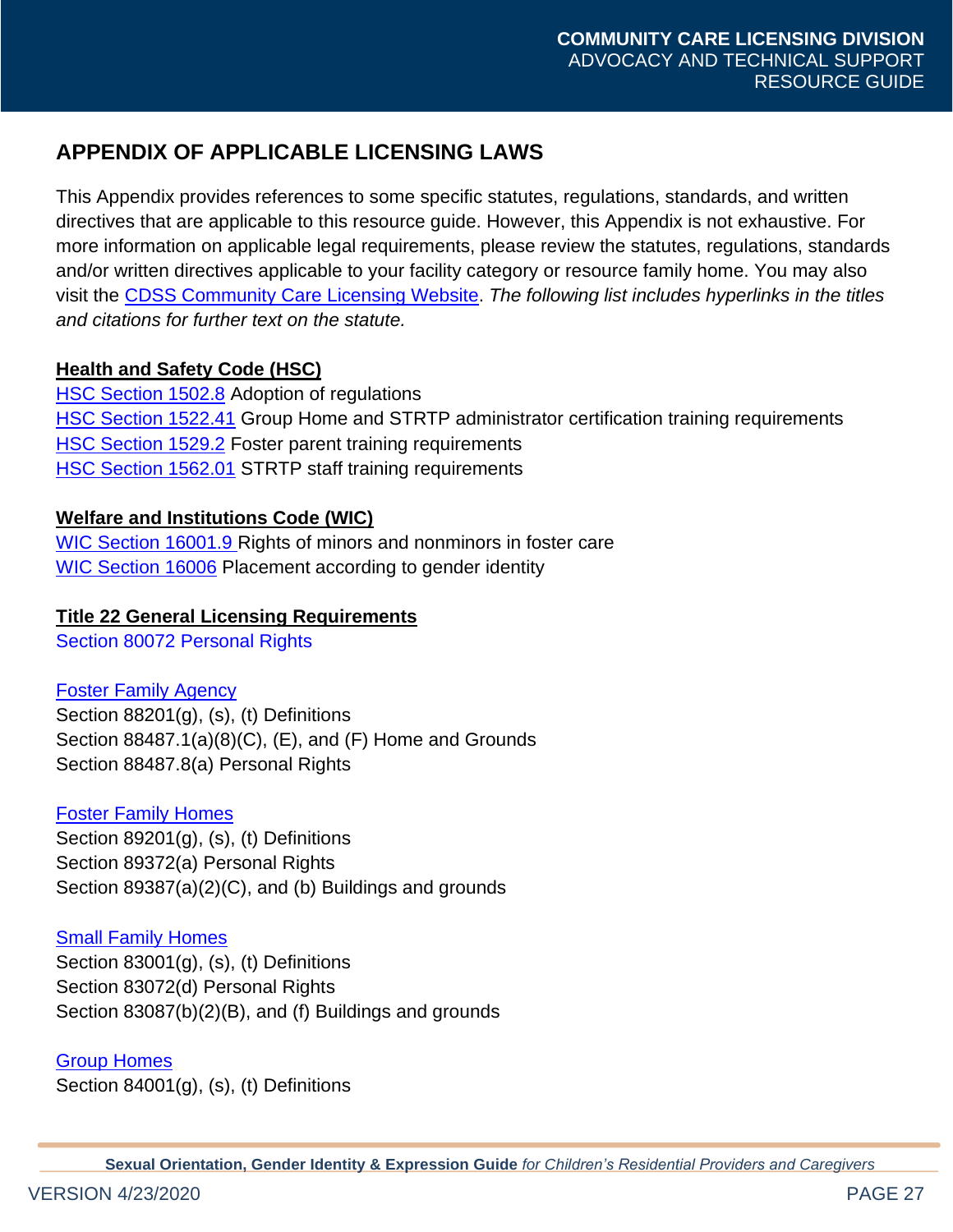Section 84072(d) Personal rights Section 84087(b)(3), and (e) Buildings and grounds

# [Transitional Housing Placement Provider](http://www.cdss.ca.gov/Portals/9/Regs/thppman1.pdf?ver=2017-09-29-102218-287) (THPP) Programs

Section 86001(g), (s), (t) Definitions Section 86072(c) Personal Rights Section 86087(a)(1)(B)2., and (h) Buildings and Grounds

#### Foster Family Agency (FFA) [Interim Licensing Standards V. 4](http://www.cdss.ca.gov/Portals/9/Children)

Section 88201 Definitions Section 88264 Administrator-Qualifications and Duties [Section 88487.8 Personal Rights](http://www.cdss.ca.gov/Portals/9/Children)

#### [Short Term Residential Therapeutic Program \(STRTP\)](http://www.cdss.ca.gov/Portals/9/Children) Interim Licensing Standards V. 3

Section 87001 Definitions Section 87064.2 Administrator Certification Requirements Section 87065.1 Training Requirements Section 87072 Personal Rights Section 87087 Building and Grounds

[Nonminor Dependents \(AB 12\)](http://ccld.ca.gov/res/pdf/AB12ffhcfh.pdf) in Foster Family Homes and Certified Family Homes (Interim [Licensing Standards\)](http://ccld.ca.gov/res/pdf/AB12ffhcfh.pdf) Section 893172 Personal Rights

Nonminor Dependents (AB 12) in Small Family Home [\(Interim Licensing Standards\)](http://ccld.ca.gov/res/pdf/AB12sfh.pdf) Section 83172 Personal Rights

Nonminor Dependents (AB 12) in Group Homes [\(Interim Licensing Standards\)](http://ccld.ca.gov/res/pdf/AB12gh.pdf) Section 84472 Personal Rights

Nonminor Dependents (AB 12) [in Transitional Housing Placement Provider Programs](http://ccld.ca.gov/res/pdf/AB12thpp.pdf) (Interim [Licensing Standards\)](http://ccld.ca.gov/res/pdf/AB12thpp.pdf) Section 86172 Personal Rights

#### [Resource Family Approval \(RFA\) Written Directives Version 6](http://www.cdss.ca.gov/Portals/9/CCR/RFA/Final%20V6%20RFA%20WD-4.11.19.pdf?ver=2019-05-08-142829-903)

Section 3-01 Definitions Section 11-01 Home and Grounds Section 11-08 Personal Rights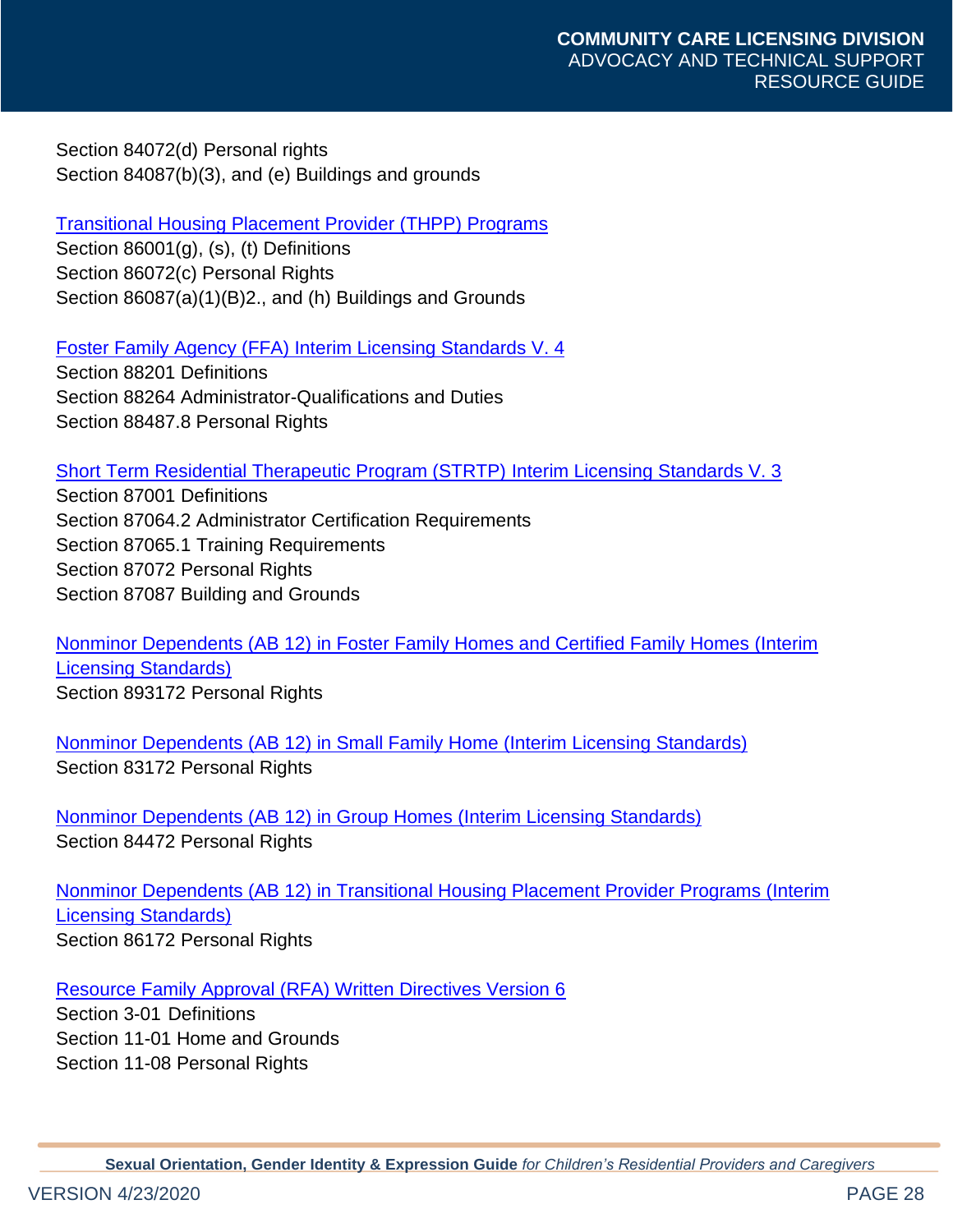# <span id="page-28-0"></span>**APPENDIX OF RESOURCES**

Links to non-government and outside organizations on these resource pages are listed solely as a service to our caregivers. The links do not constitute an endorsement of these organizations or their programs by the California Department of Social Services (CDSS) or the State of California, and none should be inferred. CDSS is not responsible for the content of the individual organization web pages found through these links.

# *CDSS Website Resources*

[Children's Residential Program](http://www.cdss.ca.gov/inforesources/Childrens-Residential/Resources-for-Providers/Laws-and-Regulations) has regulatory oversight of licensed facilities caring for minors, age 0 through 17 and non-minor dependents age 18 through 21 in out-of-home care.

[Foster Care Ombudsman](http://www.cdss.ca.gov/cdssweb/entres/forms/English/pub379.pdf) maintains a toll-free telephone number which foster children, or any concerned adult may call from anywhere in California to ask questions or express their concerns and complaints.

[Foster Youth Wellness W](http://www.cdss.ca.gov/inforesources/Foster-Youth-Wellness-Project)ebsite is designed to help foster children and the adults in their lives learn more about pursuing wellness by providing links to youth friendly wellness resources. Here you'll find links to interactive tools, youth friendly websites, hands-on tools and worksheets, videos, articles, and more. All resources may be downloaded for personal use or educational purposes by foster children and their adult allies.

[Healthy Sexual Development Project](http://www.cdss.ca.gov/inforesources/Foster-Care/Healthy-Sexual-Development-Project) was formed by the CDSS in February of 2016 to address concerns regarding children in foster care and their reproductive health. The workgroup was formed with the goal of producing a statewide pregnancy prevention plan for children and to create other informational resources regarding healthy sexual development.

[Need Help Now](http://www.cdss.ca.gov/inforesources/Foster-Youth-Wellness-Project/Need-Help-Now) provides a list of crisis lines operating 24 hours a day, 7 days a week.

# *Provider Information Notices (PIN)*

[PIN 17-12-CRP](http://www.cdss.ca.gov/Portals/9/Users/106/06/106/PIN_17-12-CRP_10.26.17.pdf?ver=2017-10-26-105325-597) The Department has revised its regulations to incorporate the provisions of Assembly Bill (AB) 1856 (Ammiano), Chapter 639, Statutes of 2012, and Senate Bill (SB) 731 (Leno), Chapter 805, Statutes of 2015 by amending the training, personal rights, and bedroom sharing regulatory sections of Group Home, Foster Family Home, Certified Family Home, Community Treatment Facility, Transitional Housing Placement Program, and Small Family Home.

# *All County Letters (ACL)*

[ACL 19-26 \(May 8, 2019\)](http://www.cdss.ca.gov/Portals/9/ACL/2019/19-26.pdf?ver=2019-05-13-154257-380) [| Executive Summary](http://www.cdss.ca.gov/Portals/9/ACL/2019/19-26_ES.pdf?ver=2019-05-13-155022-890) The purpose of this ACL is to inform child welfare agencies of the changes mandated by Assembly Bill (AB) 2247, effective January 1, 2019, which added WIC Section 16010.7. AB 2247 requires child welfare agencies to develop, implement, and document a placement preservation strategy in consultation with the Child and Family Team (CFT)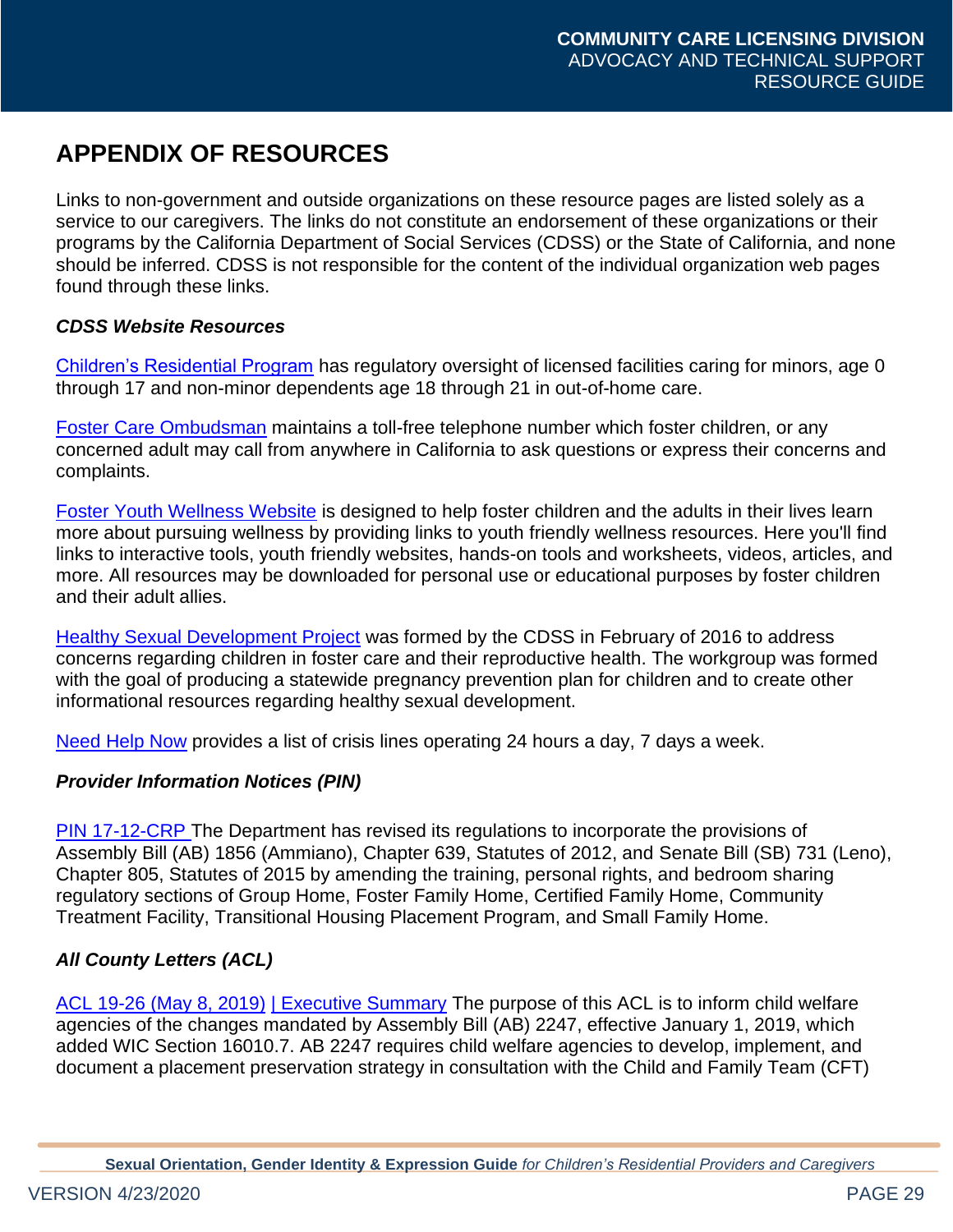for most dependent foster child placement changes, but also provides exemptions to this new requirement.

[ACL 19-20 \(March 13, 2019\)](http://www.cdss.ca.gov/Portals/9/ACL/2019/19-20.pdf?ver=2019-04-03-081756-557) [| Executive Summary](http://www.cdss.ca.gov/Portals/9/ACL/2019/19-20_ES.pdf?ver=2019-04-03-081807-637) The purpose of this ACL is to provide county child welfare and probation departments with guidance and instructions regarding how to document SOGIE information in CWS/CMS.

### *All County Information Notices (ACIN)*

[ACIN I-30-18 \(May 17, 2018\)](http://www.cdss.ca.gov/Portals/9/ACIN/2018/I-30_18.pdf?ver=2018-06-12-093442-617) The California Department of Social Services (CDSS) in collaboration with the Continuum of Care (CCR) Sexual Orientation and Gender Identity and Expression Advisory Group composed a FAQ to provide additional information to consider when placing transgender children in out-of-home care.

[ACIN I-14-18 \(March](http://www.cdss.ca.gov/Portals/9/ACIN/2018/I-14_18.pdf?ver=2018-03-14-115502-347) 13, 2018) The purpose of this ACIN is to provide counties and their partners with information about the available Child and Family Team (CFT) brochures designed as a resource for use in providing outreach and support about the CFT process, guidelines, and frequently asked questions for children, parents, and professionals.

[ACIN I-91-17 \(December 21, 2017\)](http://www.cdss.ca.gov/Portals/9/ACIN/2017/I-91_17.pdf?ver=2019-06-17-125008-950) The purpose of this All County Information Notice and Mental Health and Substance Use Disorder Services Information Notice is to provide Mental Health Plans, Child Welfare Departments, Foster Family Agencies, and other providers and stakeholders with the Therapeutic Foster Care (TFC) Training Resource Toolkit.

[ACIN I-71-17 \(November 15, 2017\)](http://www.cdss.ca.gov/Portals/9/ACIN/2017/I-71_17.pdf?ver=2019-06-17-124640-003) The purpose of this ACIN is to provide counties with information regarding a new Foster Youth Wellness Website. The website was designed to help foster children, and the adults in their lives, learn more about pursuing wellness by providing links to youth-friendly wellness resources. Eight dimensions of wellness are featured within the website including physical, emotional, intellectual, spiritual, social, environmental, occupational, and financial.

#### *National & Local Organizations*

[Centers for Disease Control and Prevention.](http://www.cdc.gov/lgbthealth/) Education, information, resources, and health services for LGBTQ children and adults.

[Children's Rights.](https://www.childrensrights.org/lgbtq-2/) Through relentless strategic advocacy and legal action, we hold governments accountable for keeping kids safe and healthy.

[Child Welfare Information Gateway.](https://www.childwelfare.gov/topics/systemwide/diverse-populations/lgbtq/) Provides information about serving lesbian, gay, bisexual, transgender, and questioning (LGBTQ) children, including resources for LGBTQ children in out-ofhome care and resources offering support and guidance for LGBTQ children and their families.

[Foster Club: Supporting LGBTQ Youth in Foster Care Course.](https://www.fosterclub.com/foster-parent-training/course/supporting-lgbtq-youth-foster-care) Provides information for foster parents to help them learn about LGBTQ (lesbian, gay, bisexual, transgender, and questioning) children in the child welfare system, the unique risks they face, and the important role that foster parents can play in reducing those risks.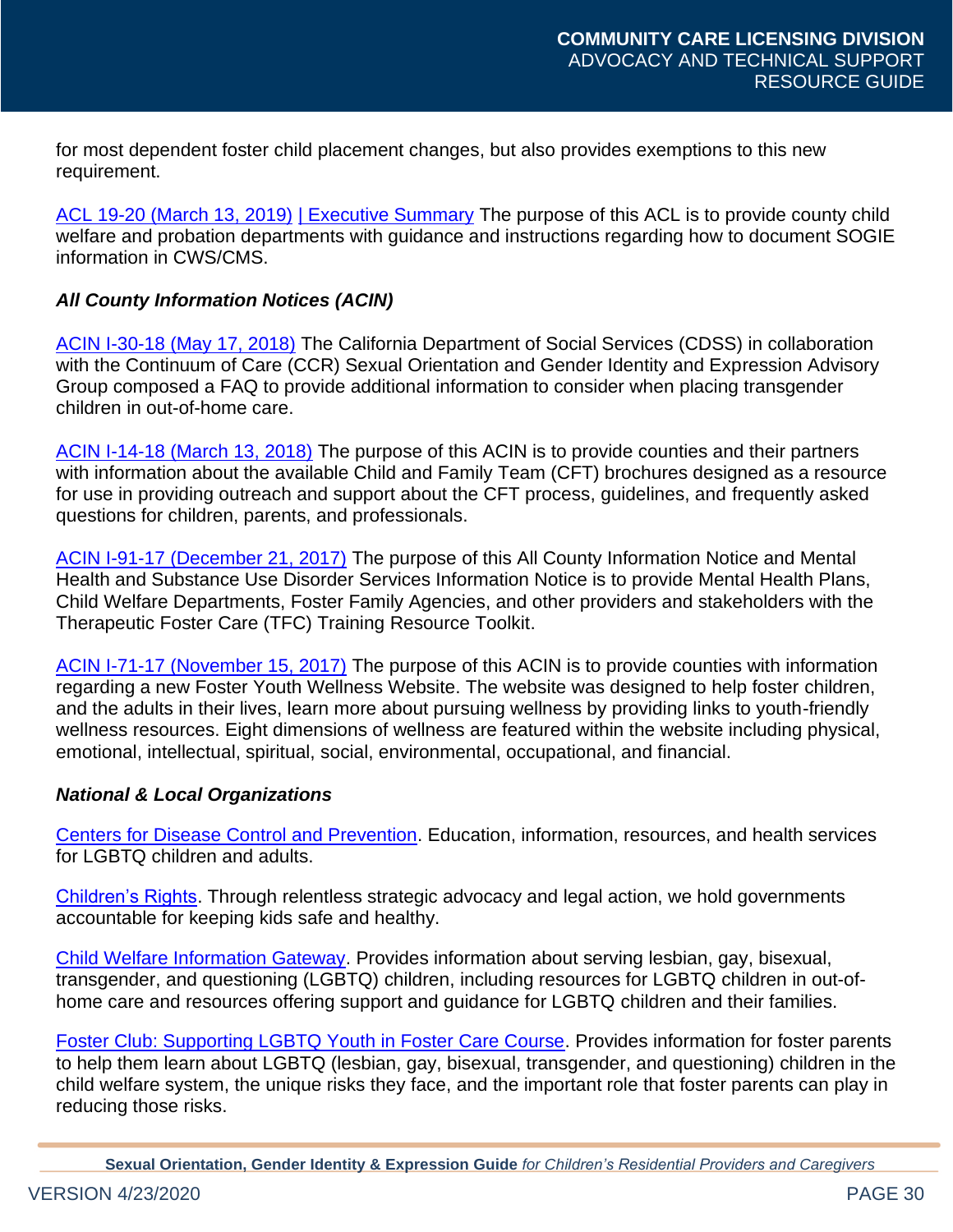[Getting Down to Basics.](http://www.lambdalegal.org/publications/%20getting-down-to-basics) Toolkit from Lambda Legal with resources for those supporting LGBTQ children in foster care.

[PFLAG.](https://pflag.org/) A national nonprofit organization that supports families through more than 350 chapters in major urban centers, small cities, and rural areas in all 50 States.

[The Family Acceptance Project](https://www.pandora.com/station/play/3567201361398282890)<sup>®</sup> (FAP). Directed by Dr. Caitlin Ryan at the Marian Wright Edelman Institute at San Francisco State University and was developed by Caitlin Ryan and Rafael Díaz in 2002. It includes the first comprehensive study of LGBT children and their families.

[The Human Rights Campaign.](https://www.hrc.org/) As the largest national lesbian, gay, bisexual, transgender and queer civil rights organization, HRC envisions a world where LGBTQ people are ensured of their basic equal rights, and can be open, honest and safe at home, at work and in the community.

[The Trevor Project.](http://www.thetrevorproject.org/pages/facts-about-suicide) The leading national organization providing crisis intervention and suicide prevention services to LGBTQ children.

[National Center for Lesbian Rights \(NCLR\).](http://www.nclrights.org/our-work/youth/youth-resources/) NCLR is a non-profit, public interest law firm that litigates precedent-setting cases at the trial and appellate court levels; advocates for equitable public policies affecting the LGBT community; provides free legal assistance to LGBT people and their legal advocates; and conducts community education on LGBT issues.

[National Foster Parent Association's Committee on LGBTQ+ Families and Youth.](https://nfpaonline.org/LGBTQ) Goals are to identify and pass along helpful resources, encourage a welcoming and affirming culture at the NFPA in general and help other organizations to do the same, stay abreast of the latest research and information on LGBTQ issues, and provide individual advocacy and support to the NFPA members and organizations as they work to support children and families in their service areas.

[RISE: Recognize Intervene Support Empower Program.](https://riselgbtq.org/) RISE is recognized as one of the leading LGBTQ+ programs addressing the disproportionate outcomes for children in systems of care, providing local direct services, and national training, coaching and technical assistance to providers and parents/caregivers. RISE is the only federally evaluated, evidence-informed program of its kind.

[Trans Lifeline.](https://www.translifeline.org/) Trans Lifeline is a national trans-led 501(c)(3) organization dedicated to improving the quality of trans lives by responding to the critical needs of the community with direct service, material support, advocacy, and education. Trans Lifeline offers microgrants and help with name changes and identification documents.

[Your Health Your Rights.](http://www.yourhealthyourrights.org/) Your Health Your Rights provides teens and adults living in California information about their sexual and reproductive health care rights. Resources and videos include common questions and information about [birth control,](https://www.youtube.com/watch?v=uZ6Tg-k5aa0) [emergency contraception,](https://www.youtube.com/watch?v=y9tgjLao068) [access to medical](https://www.youtube.com/watch?v=0RkYtZ1kBzo)  [services,](https://www.youtube.com/watch?v=0RkYtZ1kBzo) and [your rights at school.](http://www.yourhealthyourrights.org/index.php/for-teens/your-rights-at-school/)